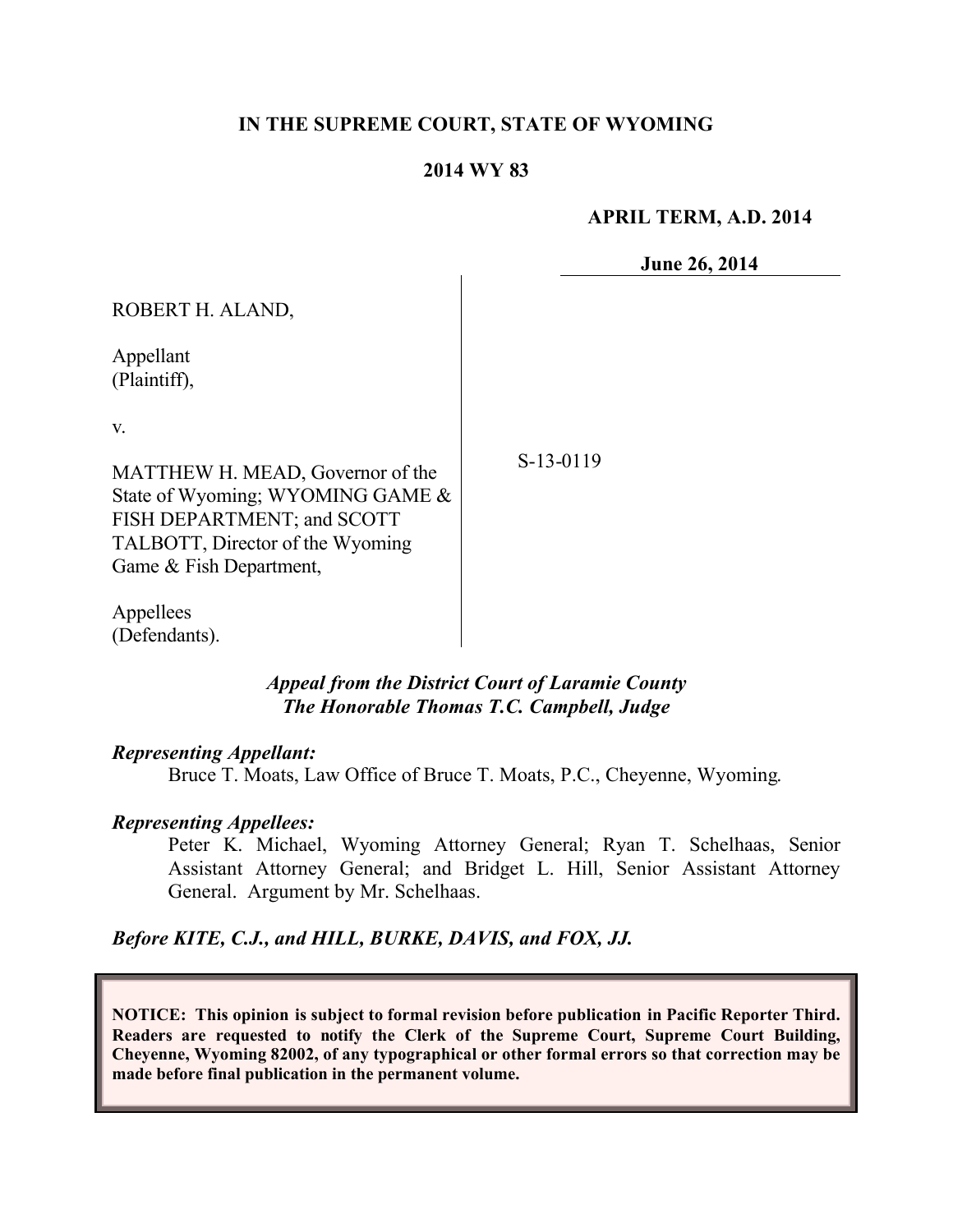## **FOX, Justice.**

[¶1] Robert Aland requested documents related to the status of grizzly bears under the Endangered Species Act from the Office of the Governor and the Wyoming Game & Fish Department (collectively the State) pursuant to the Wyoming Public Records Act (WPRA). The State provided some documents and denied access to others on grounds that the documents were privileged under the deliberative process privilege and the attorney-client privilege.

[¶2] Mr. Aland filed a petition in district court seeking access to the withheld documents. The district court concluded that the WPRA incorporates the deliberative process privilege as a ground to exempt documents from disclosure under the Act, and it found that the documents withheld under the deliberative process privilege fit within the scope of the privilege and were properly withheld by the State. The court further ruled that two of the three documents withheld by the State under the attorney-client privilege were properly withheld. Mr. Aland appealed to this Court.

[¶3] We affirm in part and reverse in part. We affirm the district court's ruling that the WPRA incorporates the deliberative process privilege as a ground to exempt documents from disclosure under the Act, and we affirm the district court's ruling with respect to the documents withheld under the attorney-client privilege. With respect to the documents withheld pursuant to the deliberative process privilege, we find that some of the documents were properly withheld, but others are outside the scope of the privilege's protection and were thus not properly withheld.

## *ISSUES*

[¶4] We restate the issues as follows:

1. Does the Wyoming Public Records Act include a deliberative process privilege?

- 2. Do the documents withheld fall within the deliberative process privilege?
- 3. Do the documents withheld fall within the attorney-client privilege?

# *FACTS*

[¶5] On May 24, 2012, Governor Matthew H. Mead sent a letter to Secretary of the Interior, Ken Salazar, regarding the continued listing of the grizzly bear on the endangered species list. By letter dated July 20, 2012, Mr. Aland requested copies of public records related to Governor Mead's letter. Specifically, Mr. Aland requested: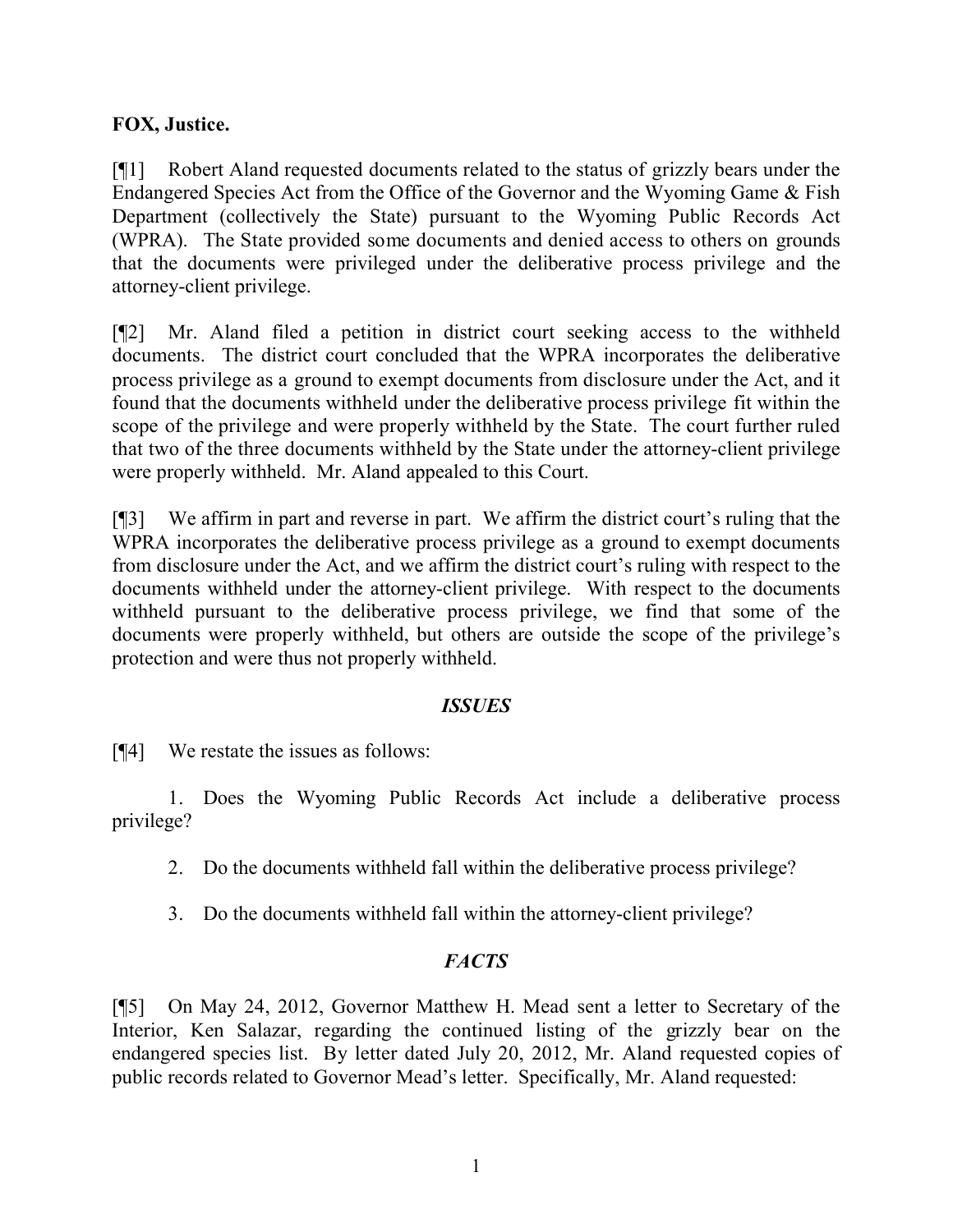1. All drafts of the May 24 Letter;

2. All comments and suggestions with regard to the substance and content of the May 24 Letter provided by officials and employees of the State of Wyoming, federal agencies and third parties;

3. All communications between or among officials and employees of the State of Wyoming and officials and employees of the USDOI and other federal agencies and the Interagency Grizzly Bear Committee with regard to the May 24 Letter before and after the May 24 Letter was finalized and issued;

4. All communications between or among officials and employees of the State of Wyoming and non-governmental organizations with regard to the May 24 Letter before and after the May 24 Letter was finalized and issued;

5. All minutes and notes of meetings, telephone conversations and other contacts relating to the May 24 Letter, including contacts with Secretary Salazar and other officials and employees of the USDOI and other federal agencies and nongovernmental organizations;

6. All reports, analyses and other documents of every kind and character relied upon by Governor Mead to support factual statements in the May 24 Letter, including, but not limited to, statements relating to Wyoming's \$35 Million investment in recovery over the last 28 years, Wyoming's \$2 million average annual cost for grizzly bear management, names of USDOI grizzly bear scientists who "believe the species is unquestionably recovered" in the GYA, and investigative reports and other documents relating to four human deaths over the last two years in the GYA;

7. All reports, analyses and other documents relating to the decisions of the courts in *Greater Yellowstone Coalition v.*  [*Servheen*], 665 F.3d 1015 (9th Cir. 201[1]), affirming 672 F.Supp.2d 1105 (D. Mont. 2009) (Copies of the courts' opinions should not be provided);

8. All reports, analyses and other documents relating actions that will or might be taken by, and options that are available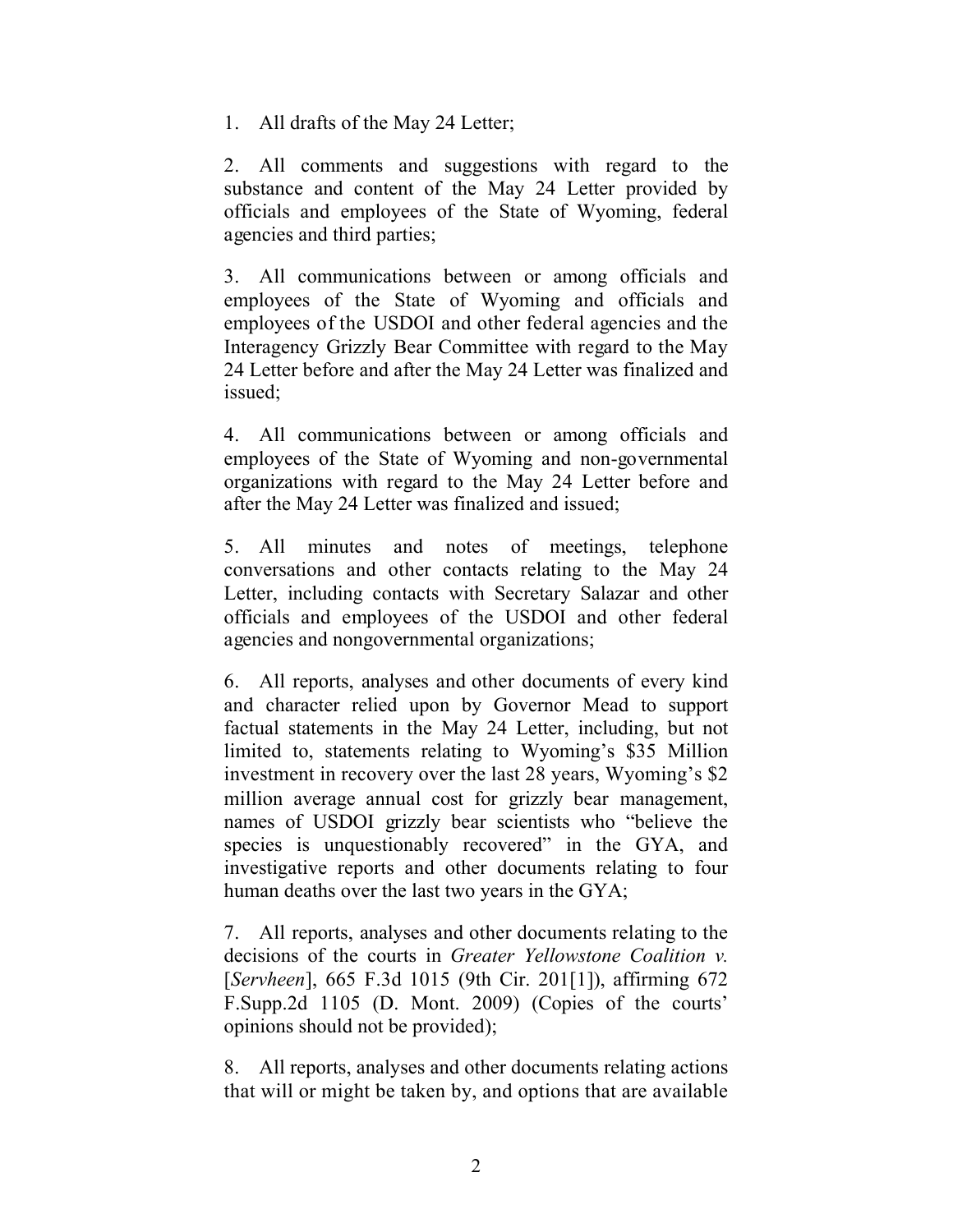to, the State of Wyoming if Secretary Salazar and the USDOI do not act in accordance with the May 24 Letter;

9. All communications and documents relating to, and supporting, the following statement in the first paragraph of the May 24 Letter: "Thank you again for your work on the wolf and sage-grouse"; and

10. All communications and documents relating to prior matters with regard to which Governor Mead and Secretary Salazar have worked together that support the following statement in the last paragraph of the May 24 Letter. "I look forward to working *again* with you and your Department. . . ." (Emphasis added.)

[¶6] On October 4, 2012, the State provided Mr. Aland documents in response to his request, along with two privilege logs, one devoted to documents held by the Governor's Office and the other devoted to documents held by the Wyoming Game & Fish Department. The State identified documents or portions thereof that it withheld as privileged and the reasons for withholding or redacting those documents. The logs specified three reasons for withholding documents: 1) they contain privileged legal advice; 2) they are not available to a party in litigation with the agency as provided by Wyo. Stat. Ann. § 16-4-203(b)(v) (LexisNexis 2013) and disclosure is contrary to the public interest because they are deliberative; or 3) the documents contained personal identifying information.

[¶7] On November 13, 2012, Mr. Aland filed a petition with the district court seeking access to the documents withheld on grounds of the deliberative process privilege and attorney-client communication privilege. Before the dispute was submitted to the court, the State provided Mr. Aland with additional documents so that at the time of hearing forty-five documents were in dispute. Following briefing, oral argument, and an *in camera* review of the disputed documents, the court ruled that all but one of the documents were properly withheld. The court concluded that the WPRA incorporates the deliberative process privilege into Wyoming law and that all "the documents for which the deliberative process privilege is sought would fall within that privilege." With regard to the documents withheld under the attorney-client privilege, the court concluded that two of the three documents were properly withheld.<sup>1</sup> Mr. Aland timely filed his notice of appeal.

  $1$  The State has provided Mr. Aland the document that the district court ruled was not protected by the attorney-client privilege.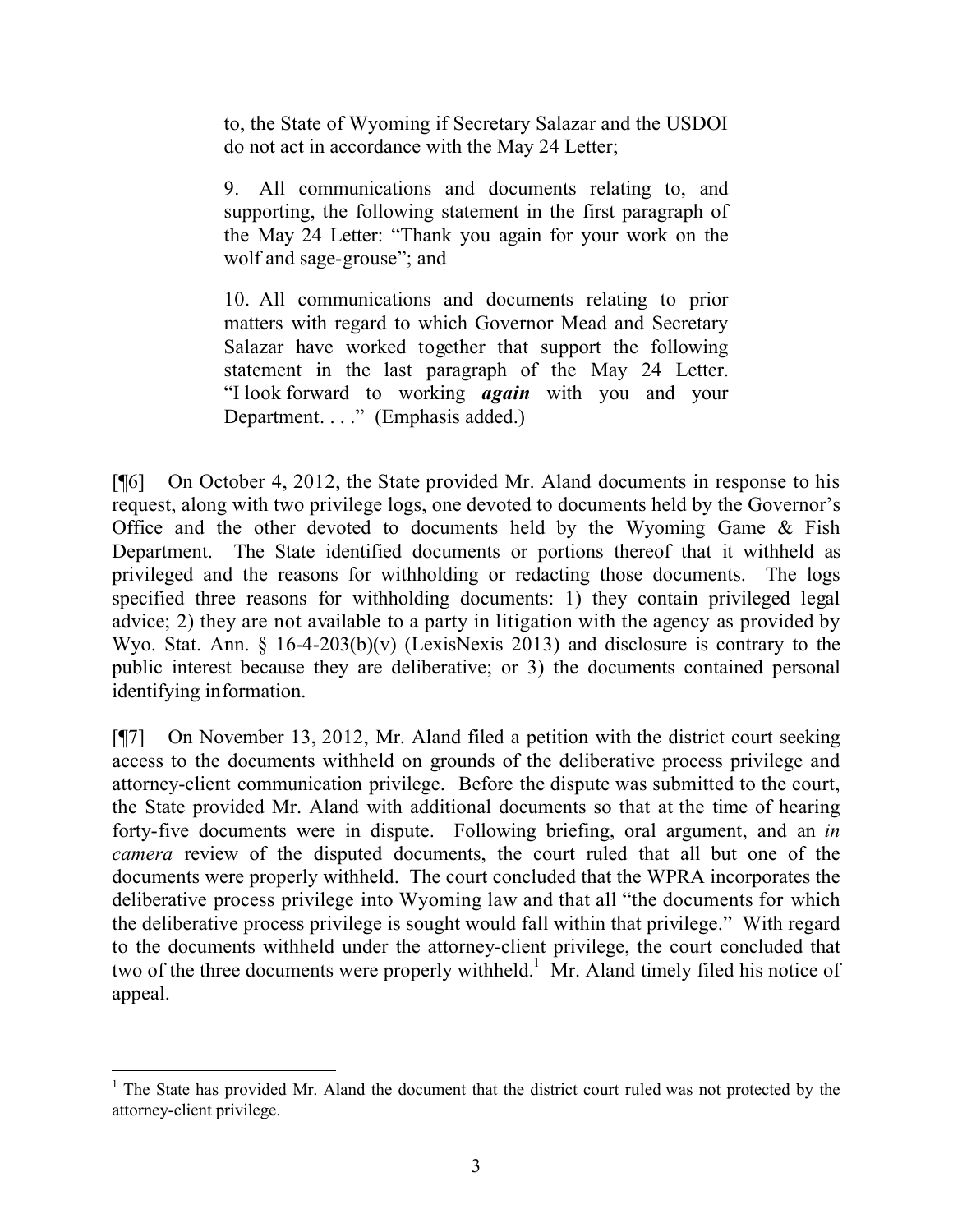#### *STANDARD OF REVIEW*

[¶8] Whether the WPRA incorporates the deliberative process privilege is a question of statutory interpretation that we review *de novo*. *Powder River Basin Res. Council ("PRBRC") v. Wyo. Oil & Gas Conservation Comm'n*, 2014 WY 37, ¶ 19, 320 P.3d 222, 228 (Wyo. 2014); *Freudenthal v. Cheyenne Newspapers, Inc.*, 2010 WY 80, ¶ 10, 233 P.3d 933, 936 (Wyo. 2010). Application of the WPRA's exemptions from disclosure likewise presents a question of law that we review *de novo*. *Laramie Cnty. Sch. Dist. No. One v. Cheyenne Newspapers, Inc.*, 2011 WY 55, ¶ 2, 250 P.3d 522, 523 (Wyo. 2011); *Freudenthal*, 2010 WY 80, ¶ 10, 233 P.3d at 936.

#### *DISCUSSION*

[¶9] In *Freudenthal*, this Court reserved ruling on the question of whether the WPRA incorporates the deliberative process privilege because the documents at issue in that case were not the type that would fall within the privilege. 2010 WY 80, ¶ 32, 233 P.3d at 942. The case now before us does present disputed documents that fit within the scope of the privilege, making resolution of the question proper at this time. We begin our discussion by interpreting Wyo. Stat. Ann.  $\S$  16-4-203(b)(v) (LexisNexis 2013), which requires us to decide whether we recognize a common law deliberative process privilege in Wyoming. We then turn to application of that exemption to the disputed documents. Finally, we address the two documents withheld under the attorney-client privilege.

## *I. Does the Wyoming Public Records Act include a deliberative process privilege exception?*

[¶10] The WPRA provides that records of the state, its agencies, and local government entities "shall be open for inspection by any person at reasonable times." Wyo. Stat. Ann. § 16-4-202(a) (LexisNexis 2013). The Act, however, also authorizes a records custodian to deny access to certain records.

> (b) The custodian may deny the right of inspection of the following records, unless otherwise provided by law, on the ground that disclosure to the applicant would be contrary to the public interest:

> > (v) Interagency or intraagency memoranda or letters which would not be available by law to a private party in litigation with the agency[.]

Wyo. Stat. Ann. § 16-4-203(b)(v).

. . . .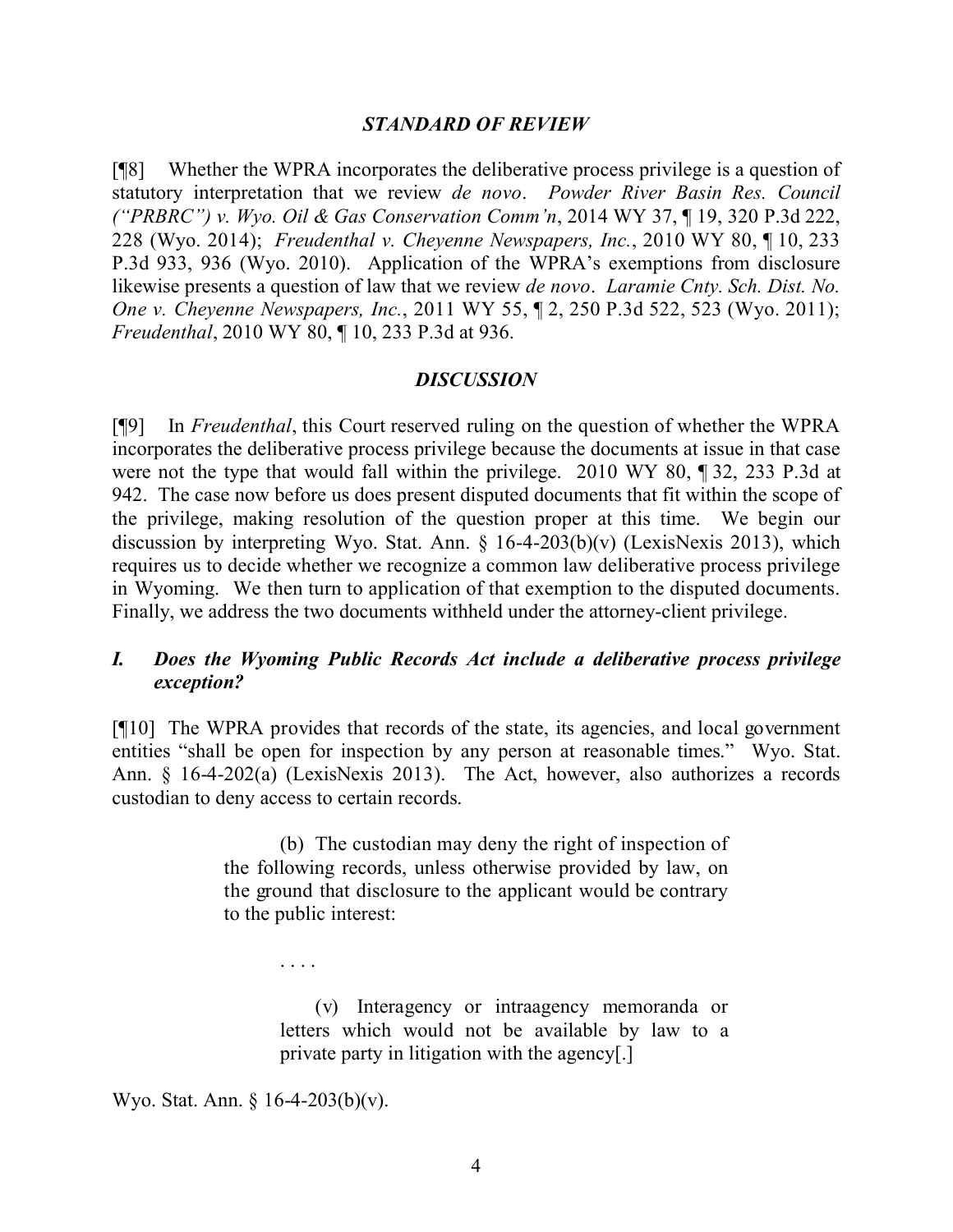[ $[$ [11] The task before this Court is to determine whether Section 203(b)(v) of the WPRA incorporates the deliberative process privilege, a question of statutory interpretation.

> In interpreting statutes, our primary consideration is to determine the legislature's intent. All statutes must be construed *in pari materia* and, in ascertaining the meaning of a given law, all statutes relating to the same subject or having the same general purpose must be considered and construed in harmony. Statutory construction is a question of law, so our standard of review is *de novo.* We endeavor to interpret statutes in accordance with the legislature's intent. We begin by making an inquiry respecting the ordinary and obvious meaning of the words employed according to their arrangement and connection. We construe the statute as a whole, giving effect to every word, clause, and sentence, and we construe all parts of the statute *in pari materia.* When a statute is sufficiently clear and unambiguous, we give effect to the plain and ordinary meaning of the words and do not resort to the rules of statutory construction. *Wyoming Board of Outfitters and Professional Guides v. Clark*, 2001 WY 78, ¶ 12, 30 P.3d 36, [41] (Wyo. 2001); *Murphy v. State Canvassing Board*, 12 P.3d 677, 679 (Wyo. 2000). Moreover, we must not give a statute a meaning that will nullify its operation if it is susceptible of another interpretation. *Billis v. State*, 800 P.2d 401, 413 (Wyo. 1990) (citing *McGuire v. McGuire*, 608 P.2d 1278, 1283 (Wyo. 1980)).

*PRBRC*, 2014 WY 37, ¶ 19, 320 P.3d at 228 (quoting *Mountain Cement Co. v. South of Laramie Water & Sewer Dist.*, 2011 WY 81, ¶ 13, 255 P.3d 881, 885-86 (Wyo. 2011)).

[¶12] In considering the meaning the legislature intended for the WPRA's section  $203(b)(v)$  exemption from disclosure, we are guided by the Act's purpose of maintaining an open and accountable government. *Freudenthal*, 2010 WY 80, ¶ 19, 233 P.3d at 938. We have observed:

> The WPRA, like the FOIA [Freedom of Information Act], requires that disclosure generally prevail over secrecy. *Sheridan Newspapers*[, *Inc. v. City of Sheridan*], 660 P.2d [785,] 793 [(Wyo. 1983)] (assigning the same legislative intent to the WPRA as is found characteristic of the FOIA). "Implementation of that goal is provided by affording a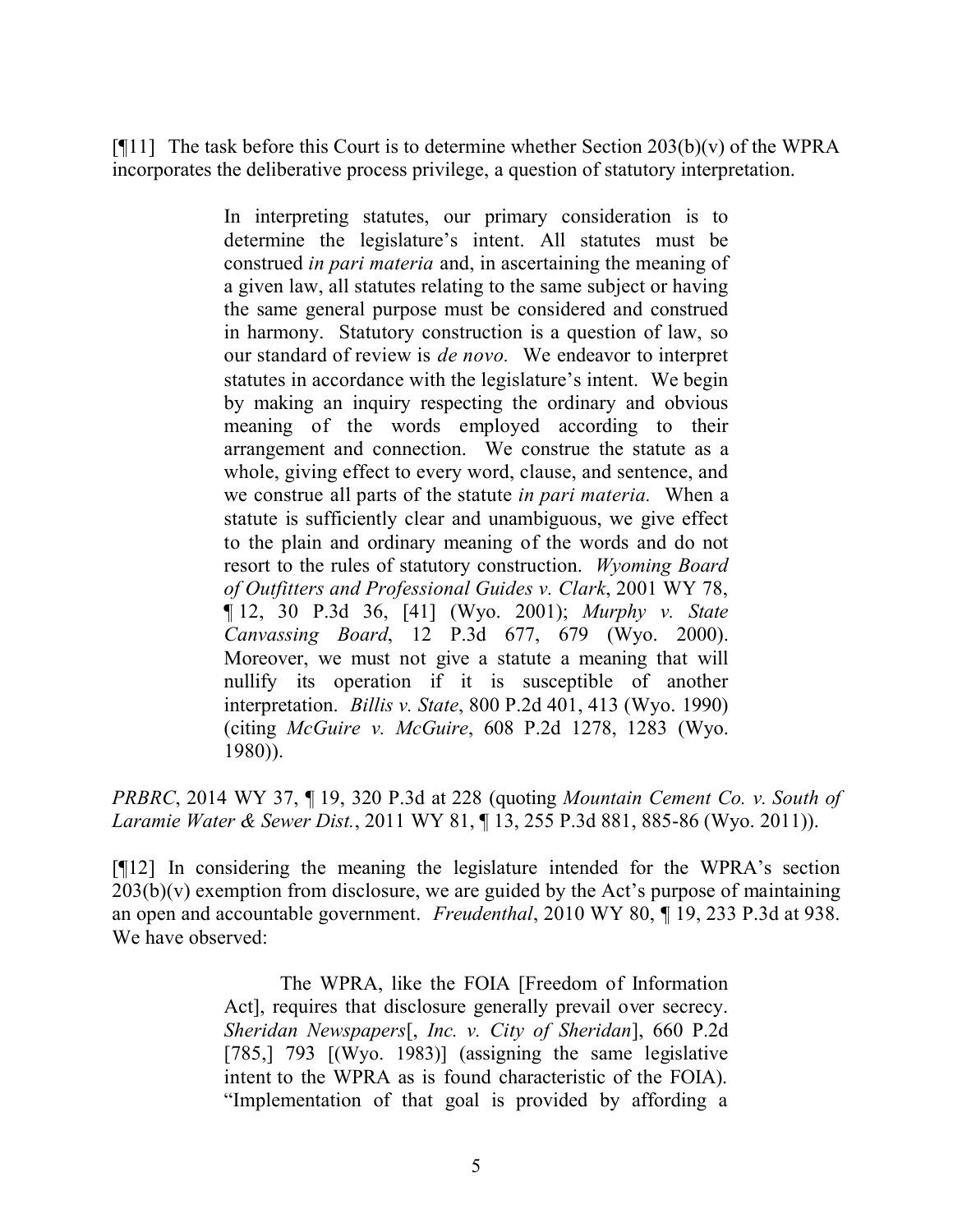liberal interpretation to the WPRA and construing its exceptions narrowly." *Allsop* [*v. Cheyenne Newspapers, Inc.*, 2002 WY 22], ¶ 10, 39 P.3d [1092,] 1095 [(Wyo. 2001)] (footnote omitted); *see also Laramie Cnty. Sch. Dist. No. One v. Cheyenne Newspapers, Inc.*, 2011 WY 55, 250 P.3d 522, 525 (Wyo. 2011); *Houghton v. Franscell*, 870 P.2d 1050, 1052 (Wyo. 1994); *Sheridan Newspapers*, 660 P.2d at 793.

*PRBRC*, 2014 WY 37, ¶ 33, 320 P.3d at 231.

[¶13] Consistent with the WPRA's purpose to maintain a transparent and accountable government and an informed electorate, the exceptions for production are construed narrowly, *Allsop v. Cheyenne Newspapers, Inc.*, 2002 WY 22, ¶ 10, 39 P.3d 1092, 1095 (Wyo. 2002); *Laramie River Conservation Council v. Dinger*, 567 P.2d 731, 732 (Wyo. 1977), and there is an inherent presumption that "the denial of inspection is contrary to public policy." *PRBRC*, 2014 WY 37, ¶¶ 32-34, 320 P.3d at 231; *Sheridan Newspapers, Inc. v. City of Sheridan*, 660 P.2d 785, 796 (Wyo. 1983).

[¶14] As is apparent from the Act's exemption provisions, however, the legislature also recognized that the disclosure of certain documents could be contrary to the public interest. *See* Wyo. Stat. Ann. § 16-4-203(b) (specifying records to which custodian may deny right of access where disclosure would be contrary to public interest); Wyo. Stat. Ann. § 16-4-203(d) (LexisNexis 2013) (specifying records to which custodian shall deny access); *PRBRC*, 2014 WY 37, ¶ 35, 320 P.3d at 231 (noting that WPRA strikes "a delicate balance between the public's right of access to government records and the protection of proprietary information").

[¶15] In *Freudenthal*, although we declined to answer the question whether the WPRA incorporates the deliberative process privilege, we provided a thorough discussion of the approach to reaching that answer. We recognized that deciding whether there is a common law deliberative process privilege in Wyoming requires an examination of "Wyoming statutory law and legislative intent, this Court's previous pronouncements concerning the WPRA, the common law, federal law interpreting [the Freedom of Information Act (FOIA)] and the degree to which the latter sources should influence our interpretation of state law." *Freudenthal*, 2010 WY 80, ¶ 31, 233 P.3d at 942.

## **A. Deliberative process privilege in litigation**

[¶16] The threshold question this Court must answer is whether we recognize the deliberative process privilege at common law. If this privilege exists under the common law of Wyoming, it is incorporated in the WPRA. This approach is consistent with other authorities. *See, e.g.*, *Dep't of Interior & Bureau of Indian Affairs v. Klamath Water Users Protective Ass'n*, 532 U.S. 1, 8, 121 S.Ct. 1060, 1065, 149 L.Ed.2d 87 (2001)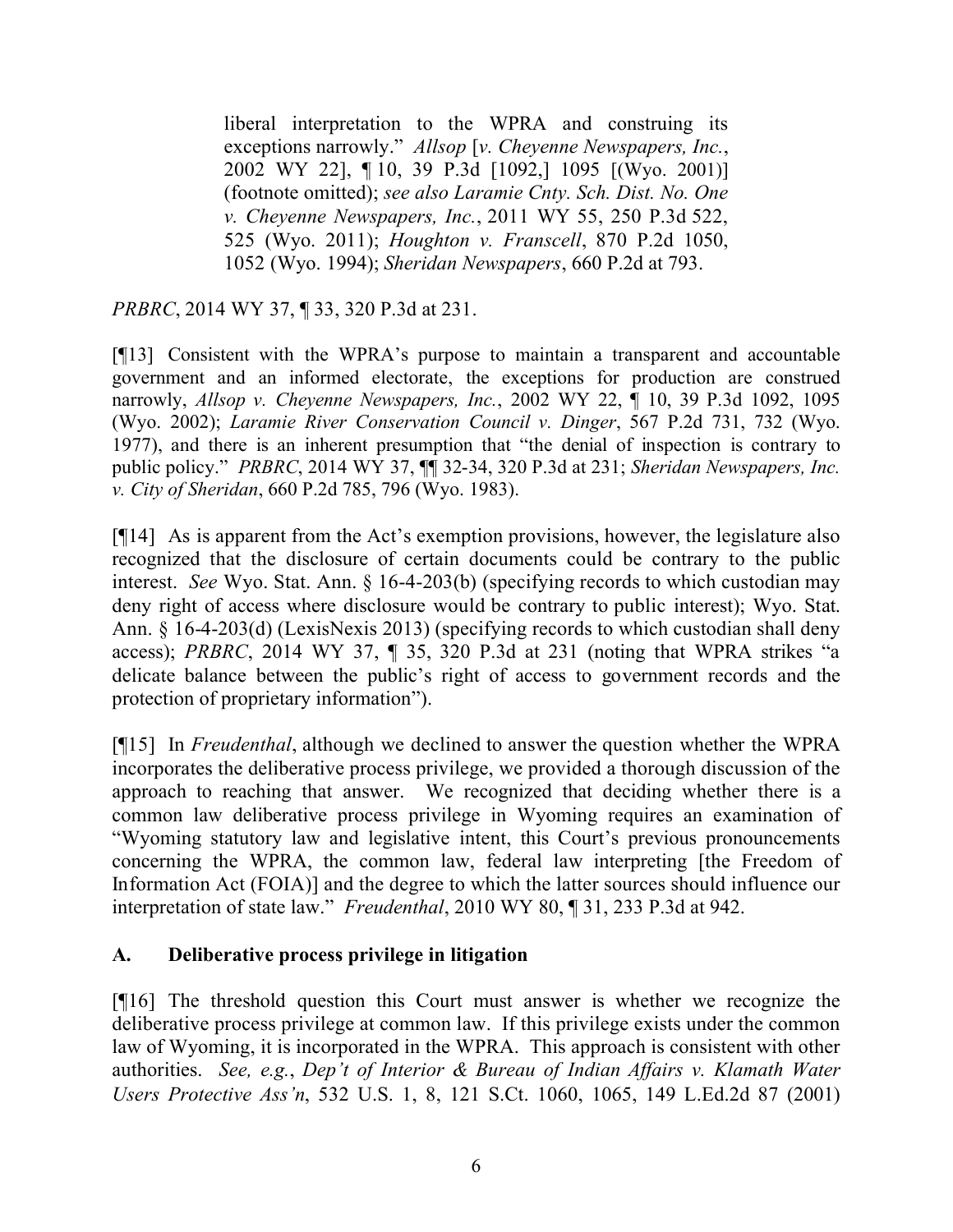(discussing requirements for application of FOIA Exemption 5, "it must fall within the ambit of a privilege against discovery under judicial standards that would govern litigation against the agency that holds it"), 2 *Federal Evidence* § 5:57, at 893 (Christopher B. Mueller & Laird C. Kirkpatrick, 4th ed. 2013) (discussing FOIA Exemption 5 and stating "in effect this language incorporates the common law definition of the deliberative process privilege"); 1 *McCormick on Evidence* § 108, at 653 (Kenneth S. Broun ed., 7th ed. 2013) ("FOIA itself does not address the question of evidentiary admissibility, and thus it cannot be said to be a statutory enactment of the privilege in question.").

[¶17] We now follow the analysis mapped out for us in *Freudenthal*, and turn to the rules and law governing litigation to determine whether there is a deliberative process privilege available under Wyoming law. No Wyoming rule or statute provides for an applicable evidentiary privilege and this Court has not, to date, recognized a common law deliberative process privilege.<sup>2</sup> See Freudenthal, 2010 WY 80,  $\P$  25, 28, 233 P.3d at 940, 941.

#### **Privileged communications and acts.**

 $\overline{a}$ 

(a) The following persons shall not testify in certain respects:

(i) An attorney or a physician concerning a communication made to him by his client or patient in that relation, or his advice to his client or patient. The attorney or physician may testify by express consent of the client or patient, and if the client or patient voluntarily testifies the attorney or physician may be compelled to testify on the same subject;

(ii) A clergyman or priest concerning a confession made to him in his professional character if enjoined by the church to which he belongs;

(iii) Husband or wife, except as provided in W.S. 1-12-104;

(iv) A person who assigns his claim or interest concerning any matter in respect to which he would not be permitted to testify if a party;

(v) A person who, if a party, would be restricted in his evidence under W.S. 1-12-102 shall, where the property is sold or transferred by an executor, administrator, guardian, trustee, heir, devisee or legatee, be restricted in the same manner in any action or proceeding concerning the property;

(vi) A confidential intermediary, as defined in W.S. 1-22-  $201(a)(viii)$ , concerning communications made to him or information obtained by him during the course of an investigation pursuant to W.S. 1-

<sup>&</sup>lt;sup>2</sup> Wyoming has recognized certain privileges by statute, but makes no reference to the deliberative process privilege.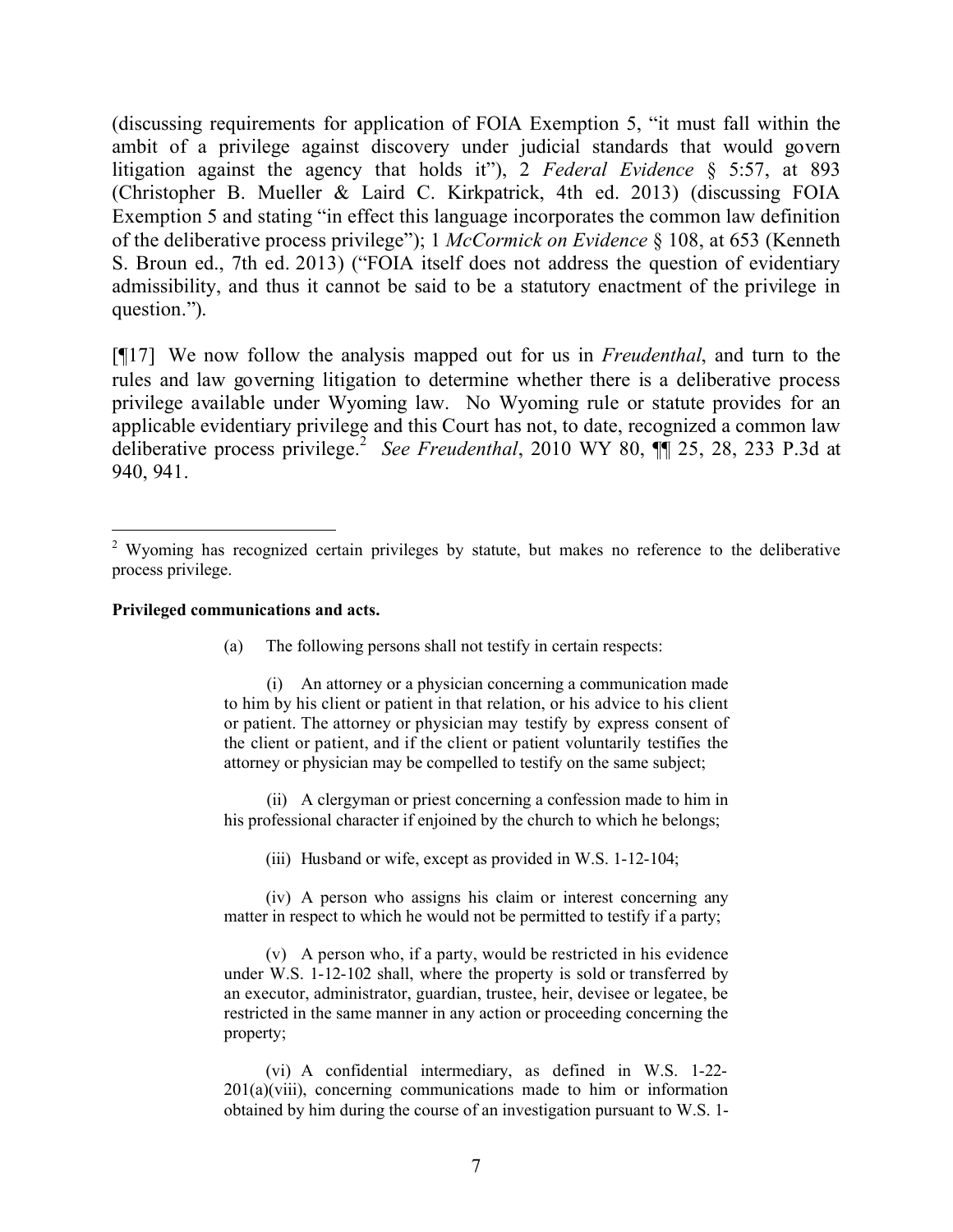[¶18] Rule 501 of the Wyoming Rules of Evidence reads:

Except as otherwise required by the constitution or statute or by these or other rules promulgated by the Supreme Court of Wyoming, the privilege of a witness, person, government, state, or political subdivision thereof shall be governed by the **principles of the common law** as they may be interpreted by the courts of the State of Wyoming in the light of reason and experience.

W.R.E. 501. (Emphasis added.)

[¶19] Although the deliberative process "privilege is most commonly encountered in [FOIA] litigation, it originated as a common law privilege." *In re Sealed Case*, 121 F.3d 729, 737 (D.C. Cir. 1997) (citations omitted). As we stated in *Freudenthal*, we "recognize the common law as modified by judicial decisions, accepting the interpretation that best fits the time and this jurisdiction." 2010 WY 80, ¶ 27, 233 P.3d at 941 (citing *Nulle v. Gillette-Campbell Cnty. Joint Powers Fire Bd.*, 797 P.2d 1171, 1172 (Wyo. 1990)). This Court will not, however, routinely accept common law that has been adopted in other jurisdictions in a vacuum. Rather, we evaluate any particular common law rule independently to determine whether it is consistent with our policies and precedent before adopting it. *Id*. With this guidance in mind, we turn to whether the common law privilege exists in Wyoming.

[¶20] The deliberative process privilege exempts from disclosure communications between executive officials that are both pre-decisional and deliberative. *Freudenthal*, 2010 WY 80, ¶ 33, 233 P.3d at 942. The policy objective proffered for the privilege is protection of the governmental decision-making process:

> Among the reasons given for recognizing the privilege in the context of FOIA's Exemption 5 are that the privilege protects the flow of ideas within government agencies, allows candid discussion and free exploration of ideas and improves governmental decision-making by taking official deliberations out of a fishbowl. *Id.*; *Sun-Sentinel Co. v. U.S. Dep't of Homeland Sec.*, 431 F.Supp.2d 1258, 1277 (S.D. Fla. 2006). The United States Supreme Court reiterated the rationale for the privilege within the context of FOIA's

Wyo. Stat. Ann. § 1-12-101 (LexisNexis 2013).

<sup>22-203,</sup> when the public interests, in the judgment of the court, would suffer by the disclosure.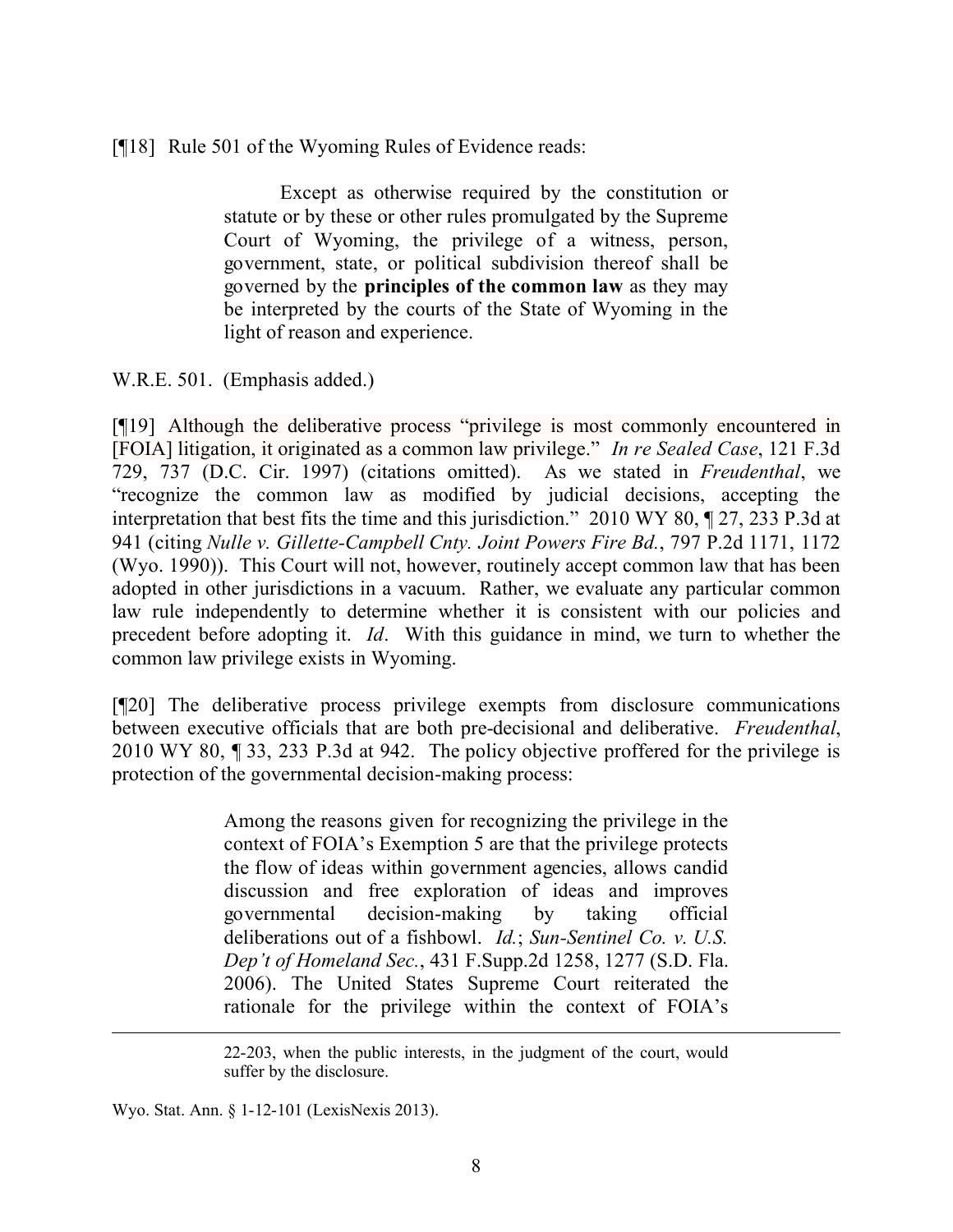Exemption 5 most recently in *Dep't of the Interior v. Klamath Water Users Protective Ass'n*, 532 U.S. 1, 8-9, 121 S.Ct. 1060, 1066, 149 L.Ed.2d 87 (2001):

The deliberative process privilege rests on the obvious realization that officials will not communicate candidly among themselves if each remark is a potential item of discovery and front page news, and its object is to enhance "the quality of agency decisions" by protecting open and frank discussion among those who make them within the Government.

*Id.* at  $\P$  16, at 937-38.

[¶21] Another court has framed the policy underlying the deliberative process privilege as follows:

> The privilege has a number of purposes: it serves to assure that subordinates within an agency will feel free to provide the decisionmaker with their uninhibited opinions and recommendations without fear of later being subject to public ridicule or criticism; to protect against premature disclosure of proposed policies before they have been finally formulated or adopted; and to protect against confusing the issues and misleading the public by dissemination of documents suggesting reasons and rationales for a course of action which were not in fact the ultimate reasons for the agency's action. See *Jordan* [*v. United States Dep't of Justice*, 591 F2d 753, 772-74, 192 U.S.App.D.C. [144], 163-165 [(1978)].

*Coastal States Gas Corp. v. Dep't of Energy*, 617 F.2d 854, 866 (D.C. Cir. 1980).

[¶22] We are not persuaded by Mr. Aland's argument that we should reject the privilege because the policy reasons behind it are not supported by empirical evidence. No empirical data is necessary where, as here, the conclusion that decisionmakers will be less inhibited in expressing their opinions if they have some assurance they will not later be subject to public ridicule and criticism, is based on a strong body of case law and "simple common sense." *Lorillard Tobacco Co. v. Reilly*, 533 U.S. 525, 555, 121 S.Ct. 2404, 2421, 150 L.Ed.2d 532 (2001). We find the policy purposes behind the common law deliberative process privilege to be persuasive, and consistent with Wyoming policies and precedent; we therefore hold that a common law deliberative process privilege exists in Wyoming.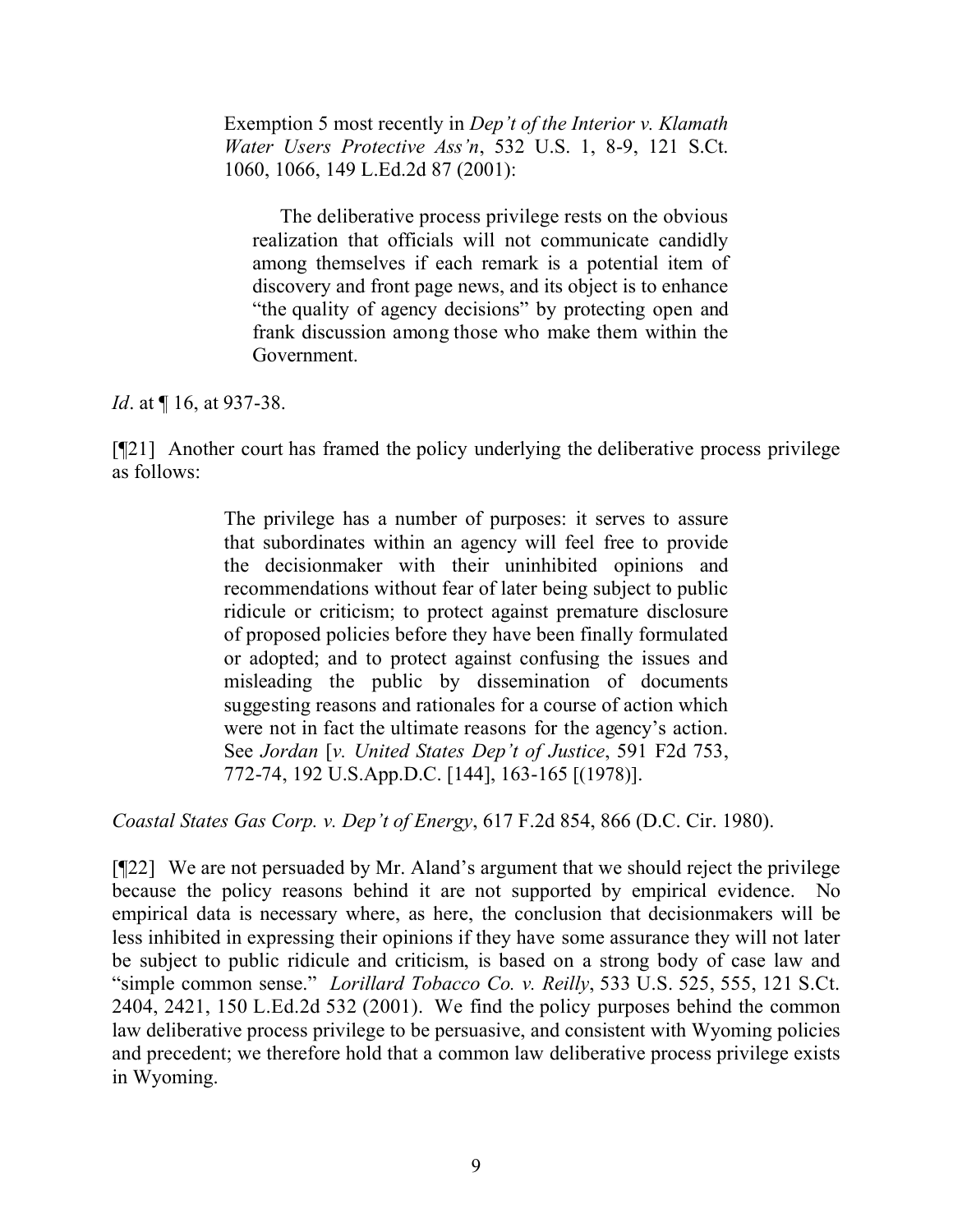[¶23] Although we recognize a deliberative process privilege at common law, our decision does not address application of the privilege in the context of litigation with a government agency; rather, we confine our analysis to the context of applying the privilege to public records cases. We qualify our decision because we are mindful that the deliberative process privilege may be analyzed differently depending on the circumstances presented in litigation. As the U.S. Supreme Court has explained:

> Moreover, at best, the discovery rules can only be applied under Exemption 5 by way of rough analogies. For example, we do not know whether the Government is to be treated as though it were a prosecutor, a civil plaintiff, or a defendant. Nor does the Act, by its terms, permit inquiry into particularized needs of the individual seeking the information, although such an inquiry would ordinarily be made of a private litigant. Still, the legislative history of Exemption 5 demonstrates that Congress intended to incorporate generally the recognized rule that 'confidential intra-agency advisory opinions . . . are privileged from inspection.' *Kaiser Aluminum & Chemical Corp. v. United States*, 157 F.Supp. 939, 946, 141 Ct.Cl. 38, 49 (1958).

*EPA v. Mink*, 410 U.S. 73, 86-87, 93 S.Ct. 827, 835-36, 35 L.Ed.2d 119 (1973) (footnote omitted).

[¶24] The District of Columbia Circuit Court of Appeals elaborated further on this distinction between application of the deliberative process privilege in the public records context and in litigation with a government agency.

> The language of Exemption 5 is cast in terms of discovery law; the agencies need turn over no documents "which would not be available by law to a private party in litigation with the agency." This discovery standard can only serve as a "rough guide" to the courts, *EPA v. Mink*, 410 U.S. 73, 86, 93 S.Ct. 827, 835, 35 L.Ed.2d 119 (1973), since decisions as to discovery are usually based on a balancing of the relative need of the parties, and standards vary according to the kind of litigation involved. Furthermore, the most fundamental discovery and evidentiary principle, relevance to the issues being litigated, plays no part in FOIA cases. It is clear, however, that Congress intended that agencies should not lose the protection traditionally afforded through the evidentiary privileges simply because of the passage of the FOIA. The courts have recognized that Exemption 5 protects,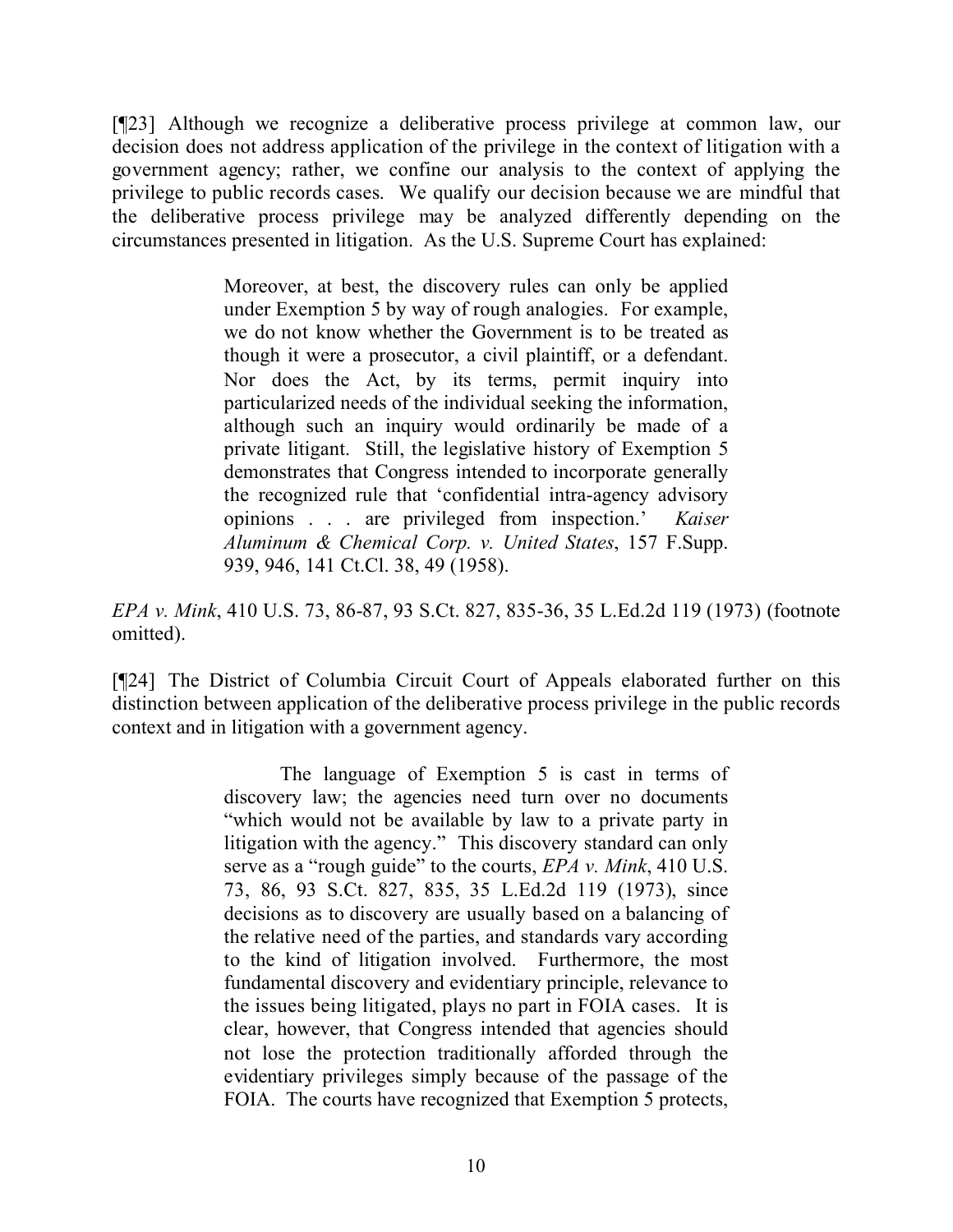as a general rule, materials which would be protected under the attorney-client privilege, *Mead Data Central* [*v. United States Dep't of the Air Force*, 184 U.S.App.D.C. [350], 360- 363, 566 F.2d [242], 252-255 [(1977)]; the attorney workproduct privilege, *NLRB v. Sears*, 421 U.S. [132], 154, 95 S.Ct. [1504], 1518 [(1975)], *Bristol-Myers Co. v. FTC*, 194 U.S.App.D.C. 99, 598 F.2d 18 (1978); or the executive "deliberative process" privilege, *EPA v. Mink*, 410 U.S. at 85- 90, 93 S.Ct. at 835-837, *Vaughn v. Rosen*, 173 U.S.App.D.C. 187, 523 F.2d 1136 (1975) (Vaughn II).

*Coastal States*, 617 F.2d at 862; *see also Dinger*, 567 P.2d at 733 ("A showing of need is unnecessary to obtain access to public records . . . .").

[¶25] This Court has long recognized "the primary interest of the bar and bench is the disclosure of true facts in a given litigation." *Barber v. State Highway Comm'n*, 80 Wyo. 340, 354-55, 342 P.2d 723, 727 (Wyo. 1959). A challenge to the assertion of the deliberative process privilege in litigation would be viewed under our liberal discovery rules. As the Indiana Supreme Court has cautioned, evidentiary privileges, even when supported by sound public policy, "are not lightly created nor expansively construed [because] they are in derogation of the search for truth." *In re C.P.*, 563 N.E.2d 1275, 1277 (Ind. 1990) (quoting *United States v. Nixon*, 418 U.S. 683, 710, 94 S.Ct. 3090, 3108, 41 L.Ed.2d 1039 (1974)).

> As can be seen by the text of the discovery rules, in the early stages of litigation the parties are permitted broad access to information held by the other side. This broad access exists even though compliance with discovery requests often creates considerable burdens on the responding party. The policy for this liberal attitude is the belief that both parties must be permitted to scrutinize all relevant evidence so that each will have a fair opportunity to present its case at trial, and the flexible provisions contained in the rules serve this end.

*In re Estate of Novakovich*, 2004 WY 158, ¶ 25, 101 P.3d 931, 937 (Wyo. 2004). (Application of the privilege in litigation could further be adjusted in light of the availability of protective orders under W.R.C.P. 26(c), which are not available in the context of WPRA record requests.)

[¶26] A decision on the precise application of the deliberative process privilege to litigation must await the proper case. We observed in *Freudenthal* that it would not be appropriate in that case to attempt to define the parameters of an evidentiary privilege, explaining that "it is axiomatic that in applying any evidentiary privilege, a court must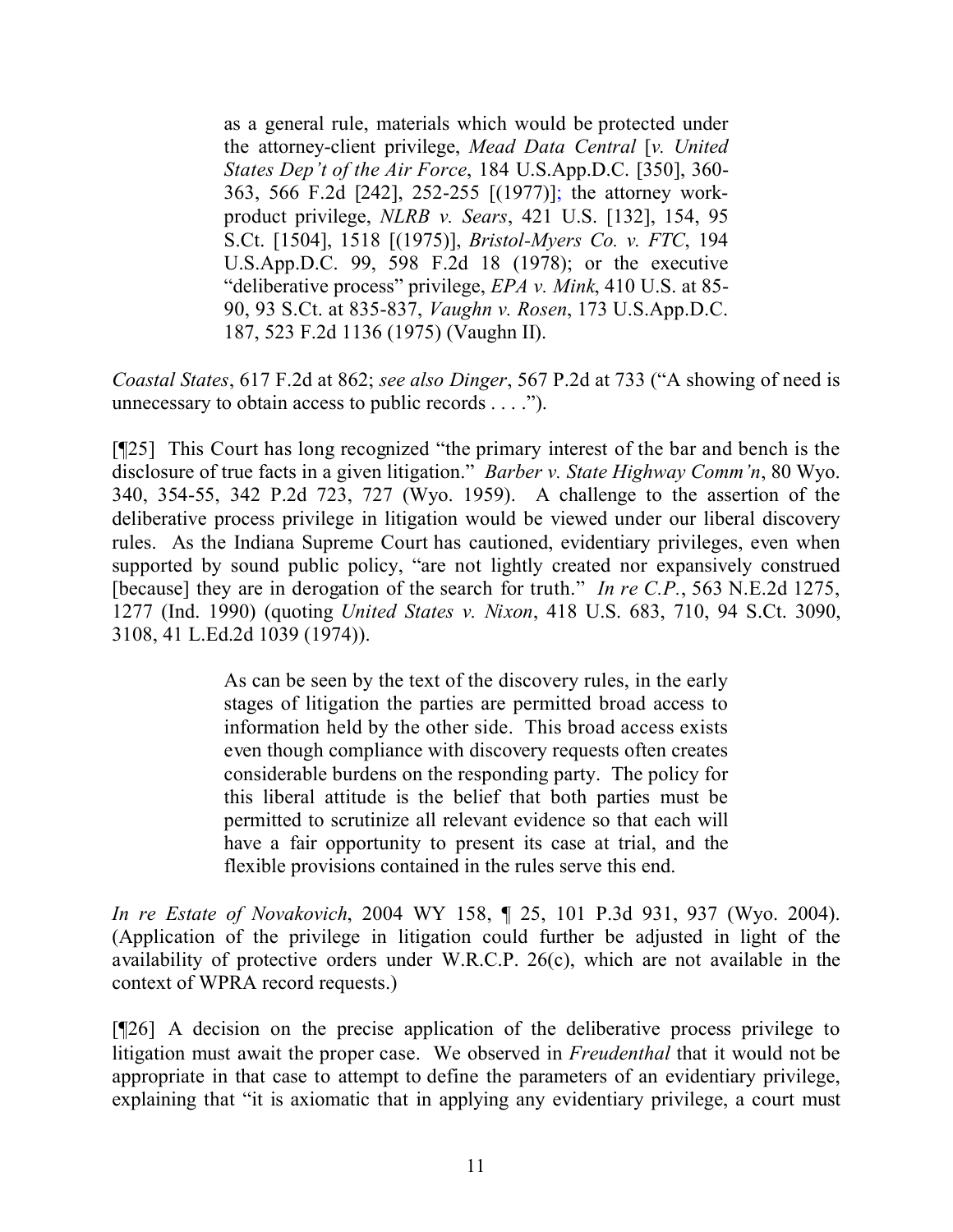consider the nature of the particular documents in the context of the litigation and assure the protection provided is as limited as it can be." 2010 WY 80, ¶ 31, 233 P.3d at 942. The same is true in the present case. We are not presented with the question of the privilege in the context of a discovery request during litigation with a government entity, and we therefore do not address the parameters of an evidentiary privilege or define how the privilege should apply in the litigation context.

[¶27] We do, however, conclude that a common law deliberative process privilege does exist in Wyoming, and we now turn to its function in section  $203(b)(v)$  of the WPRA.

# **B. The deliberative process privilege in the WPRA**

[ $[128]$  We look to federal precedent and other state precedent<sup>3</sup> to guide us on the application of the deliberative process privilege available in Wyoming. In *PRBRC*, we found federal

Other states do recognize the privilege, adopting the rationale of the federal courts interpreting FOIA. *See, e.g., Gwich'in Steering Comm. v. Office of the Governor*, 10 P.3d 572, 578-79 (Alaska 2000) (finding common law deliberative process privilege and applying it under public records act exception for "records required to be kept confidential by . . . state law"); *City of Colorado Springs v. White*, 967 P.2d 1042, 1049-50 (Colo. 1998) (recognizing deliberative process privilege based on common law principles); *DR Partners v. Bd. of Cnty. Comm'rs of Clark Cnty.*, 6 P.3d 465, 469-70 (Nev. 2000) (recognizing a deliberative process privilege under FOIA Exemption 5 rationale, but finding it inapplicable to documents at issue); *In re Liquidation of Integrity Ins. Co.*, 754 A.2d 1177, 1182 (N.J. 2000) (adopting FOIA rationale); *Commonwealth v. Vartan*, 733 A.2d 1258, 1263-64 (Pa. 1999) (applying deliberative process privilege to judiciary); *Herald Ass'n, Inc. v. Dean*, 816 A.2d 469, 474-75 (Vt. 2002) (recognizing deliberative process privilege under exception to Vermont public records statute that "would cause the custodian to violate any statutory or common law privilege"); *City of Garland v. Dallas Morning News*, 22 S.W.3d 351, 360 (Tex. 2000) (citing Tex. Gov't Code Ann. § 552.111 (West 1993)); *Stromberg Metal Works, Inc. v. Univ. of Maryland*, 854 A.2d 1220, 1227 (Md. 2004).

 $\overline{a}$ <sup>3</sup> States are split on recognizing a deliberative process privilege. The New Mexico Supreme Court recently rejected the privilege in *Republican Party of New Mexico v. New Mexico Taxation & Revenue Dep't*, 283 P.3d 853, 860, 863-64 (N.M. 2012) (interpreting a public records act provision that allows disclosure to be limited "as otherwise provided by law," and noting that "FOIA and [New Mexico's public records act] are not identical" and "FOIA jurisprudence is of limited persuasion . . . ."). *See also Rigel Corp. v. State*, 234 P.3d 633, 640-41 (Ariz. Ct. App. 2010) (intermediate appellate court holds the privilege does not apply in tax litigation context, not interpreting its public records law); *People ex rel. Birkett v. City of Chicago*, 705 N.E.2d 48, 53 (Ill. 1998) (addressing the privilege in context of litigation, deferring to the legislature to establish the privilege); *News & Observer Publ'g Co. v. Poole*, 412 S.E.2d 7, 20 (N.C. 1992) (interpreting a statute that does not contain the inter- and intra-agency communication exception, and holding "[w]e refuse to engraft upon our Public Records Act exceptions based on common-law privileges, such as a 'deliberative process privilege,' to protect items otherwise subject to disclosure."); *Sands v. Whitnall Sch. Dist.*, 754 N.W.2d 439, 458 (Wis. 2008) (Wisconsin statute prohibits the extension of common law privileges by the court on a case-by-case basis, "but rather requires common law privileges not originating in the constitution to be adopted by statute or court rule."); *Babets v. Sec'y of the Exec. Office of Human Servs.*, 526 N.E.2d 1261, 1264 (Mass. 1988) (holding that neither constitutional nor common law executive privilege could be invoked to shield documents from production in a civil action).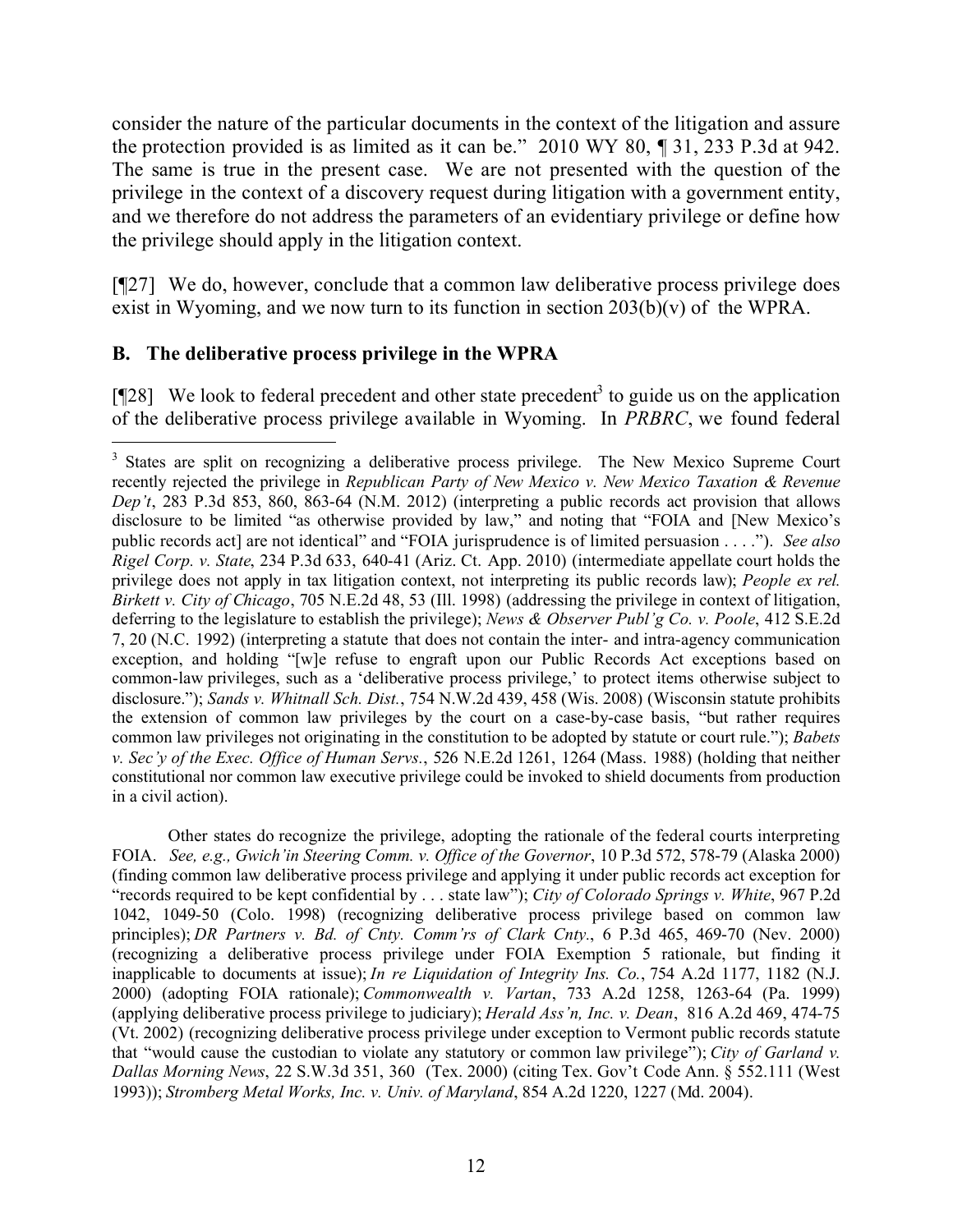precedent particularly helpful in interpreting a WPRA exemption that had a close FOIA counterpart, because "the philosophy behind the FOIA is consistent with that which led to the adoption of the WPRA. . . ." 2014 WY 37, ¶ 37, 320 P.3d at 232.

[¶29] Our reliance on the similarities between the FOIA and the WPRA in interpreting our law finds support not only in this Court's historical approach, but also in the analysis of other states that have approached the question in a similar manner. For example, the Texas Supreme Court, in construing that state's public disclosure exemptions that likewise mirror the FOIA intra/interagency communication exemption, reasoned:

> As already noted, the Legislature modeled the Act on the FOIA. *See Holmes* [*v. Morales*], 924 S.W.2d [920,] 925 [(Tex. 1996)]; *A & T Consultants* [*v. Sharp*], 904 S.W.2d [668,] 676 [(Tex. 1995)]; [*Texas Dep't of Public Safety v.*] *Gilbreath*, 842 S.W.2d [408,] 412 [(Tex.App. 1992)]. Indeed, section 552.111's language is almost identical to the FOIA's agency memoranda exception. *See* 5 U.S.C. § 552(b)(5) (exempting "inter-agency or intra-agency memorandum or letters which would not be available by law to a party other than an agency in litigation with the agency"). . . . . When the Legislature adopts a federal statute, we presume that it knew of the federal court's construction of the federal statute when it adopted the statute and intended to adopt that construction. *See Blackmon v. Hansen*, 140 Tex. 536, 169 S.W.2d 962, 964-65 (1943). Therefore, we hold that section 552.111 of the Act incorporates the deliberative process privilege.

*City of Garland v. Dallas Morning News*, 22 S.W.3d 351, 360 (Tex. 2000) (footnote omitted); *see also Stromberg Metal Works, Inc. v. Univ. of Maryland*, 854 A.2d 1220, 1227-28 (Md. 2004) (relying on similarity between state exemption and FOIA exemption to find deliberative process privilege).

[¶30] As we observed in *Freudenthal*, federal precedent is clear in finding that language exempting intra/interagency communications from disclosure serves to incorporate the deliberative process privilege. 2010 WY 80, ¶ 13, 233 P.3d at 937 (citing *Mink*, 410 U.S. at 87, 93 S.Ct. at 836) ("After Congress enacted the 1966 Freedom of Information Act, 5 U.S.C. § 552, the federal courts generally construed it as incorporating the deliberative process privilege by way of § 552(b)(5)[.]"); *see also City of Garland*, 22 S.W.3d at 360 ("Federal courts have consistently held that the FOIA's agency memorandum exception includes the deliberative process privilege[.]").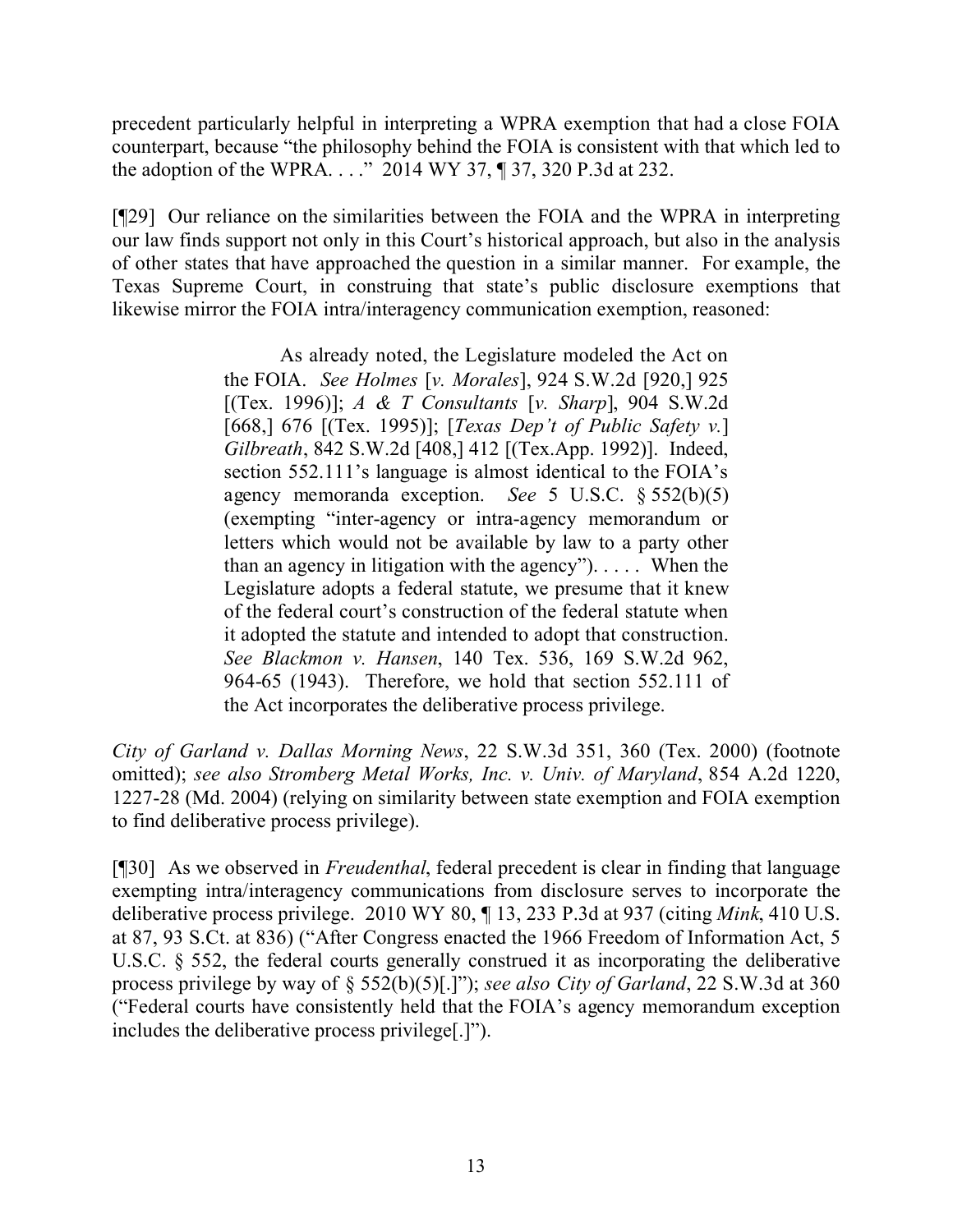[¶31] Mr. Aland argues that the Wyoming legislature's failure to amend the WPRA to expressly incorporate a deliberative process privilege is a clear indication of legislative intent to reject such a privilege.

[¶32] In 2012, in the course of considering amendments to the WPRA, the Wyoming senate sought to add the following underlined language to Wyo. Stat. Ann. § 16-4-203(b):

> (v) Interagency or intraagency memoranda or letters which would not be available by law to a private party in litigation with the agency or records of pre-decisional and deliberative communications of the agency officials or employees which are integral parts of the decision-making process, including suggestions, advisory opinions, recommendations, projections, proposals and deliberations.

2012 Wyo. Senate Journal, at 85. The underlined language was omitted, however, on third reading, and section 203(b)(v) was left unchanged. *Id*. Without legislative history, we can only speculate about whether the legislature believed the existing language already incorporated the privilege, or whether it intended to expressly exclude the privilege.<sup>4</sup> We will therefore confine our analysis to the existing statutory language.

[¶33] We likewise find little direction from the 1995 amendment of the Public Meetings Act, which expanded the definition of a public meeting to mean "an assembly of at least a quorum of the governing body of an agency which has been called by proper authority of the agency for the expressed purpose of discussion, deliberation, presentation of information or taking action regarding public business." Wyo. Stat. Ann. § 16-4- 402(a)(iii) (LexisNexis 2013). We are not persuaded there is any basis to extend the intent reflected in the Public Meetings Act amendment to the Public Records Act's exemption of intra/interagency communications.

[¶34] Mr. Aland further argues that this Court previously rejected the deliberative process privilege in *Dinger*, where we said:

> We are not moved by the argument that some members of the commission of the agency might be embarrassed and what is said used for adverse publicity and, therefore, do injury to the public interest. We must remind that persons in

 $4$  At the October 13 & 14, 2011, Joint Judiciary Committee meeting, it appears there was some discussion of what deleting this same language from a previous version of the bill amending the Act would mean. "The Committee discussed that an amendment to delete the new deliberative process privilege language should not be seen as an indication of whether there currently is or is not a deliberative process privilege. Nor should it signal a change to the Supreme Court's current interpretation of the privilege. Deleting the language merely allows the issues to be discussed at a later time." Wyoming Joint Judiciary Committee Summary of Proceedings of October 13 &14, 2011, Meeting, p. 4, available at http://legisweb.state.wy.us/InterimCommittee/2011/01Min1013.pdf.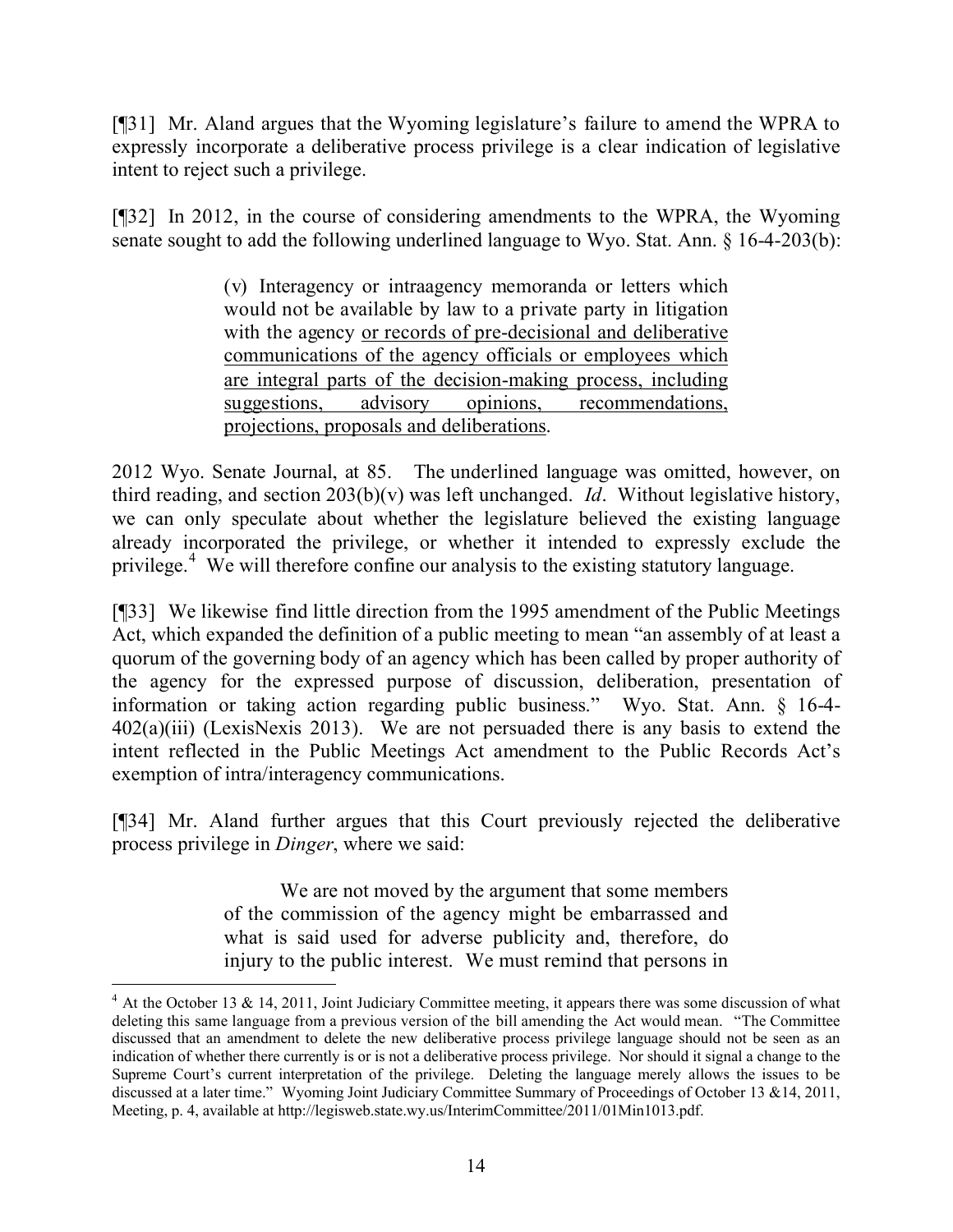possession of powers of government in our form of democracy must accept that possible fate. There is a wellknown expression applied to those in public office, "If you can't stand the heat, you'd better stay out of the kitchen." Confrontation has a salutary effect and causes those in positions of public responsibility to practice thoughtfulness and wisdom in their utterances and carefully weigh their decisions.

567 P.2d at 734.

[¶35] In *Dinger*, the document at issue was the transcript of a meeting that had been open to the public. 567 P.2d at 734. The Court rejected the agency director's "attempts by a process of metamorphosis to change the transcript into an exempt interagency memorandum by claiming he directed the tape recording to be made" so that staff could gain insight into the council's thought processes. *Id.* at 733. The Court in *Dinger* considered the section  $(b)(v)^5$  exception now before us, and it did not reject the privilege. Rather, in *Dinger* we recognized that, "**[w]ith some necessary exceptions**, recognized by Wyoming's records and meetings acts, state agencies must act in a fishbowl." *Id.* at 734 (emphasis added). We held in *Dinger*, as we did in *Freudenthal*, only that the documents at issue did not fall within the exception. *Id*.

[¶36] Mr. Aland contends that federal precedent should be rejected because the WPRA places a much greater emphasis on the public interest served by an open government than does the FOIA. We are unable to agree with this assessment. Indeed, this Court has repeatedly commented that the WPRA and the FOIA share a common interest in openness. *See PRBRC*, 2014 WY 37, ¶ 37, 320 P.3d at 232 ("[T]he philosophy behind the FOIA is consistent with that which led to the adoption of the WPRA[.]"); *Freudenthal*, 2010 WY 80, ¶ 18, 233 P.3d at 938 ("[T]he policy behind the WPRA, like that behind FOIA, is one of disclosure, not secrecy, meaning the exemptions are to be narrowly construed[.]"); *Sublette Cnty. Rural Health Care Dist. v. Miley*, 942 P.2d 1101, 1103 (Wyo. 1997) ("We previously have determined that the Wyoming Public Records Act and the Federal Freedom of Information Act (FOIA), 5 U.S.C. § 552, have a common objective, which is that disclosure, not secrecy, should prevail."); *Dinger*, 567 P.2d at 733 ("The policy and dominant object of the Freedom of Information Act is on disclosure, not secrecy. Exemptions, therefore, are to be construed narrowly.... We hold that analysis to be applicable to Wyoming's Public Records Act.").

[¶37] The WPRA does contain public interest language that is not found in its FOIA counterpart. In particular, the WPRA authorizes a records custodian to deny access to

<sup>&</sup>lt;sup>5</sup> Wyo. Stat. § 9-692.3(b)(v)(Michie 1975 Cum. Supp.), the predecessor to Wyo. Stat. Ann. § 16-4- $203(b)(v)$ .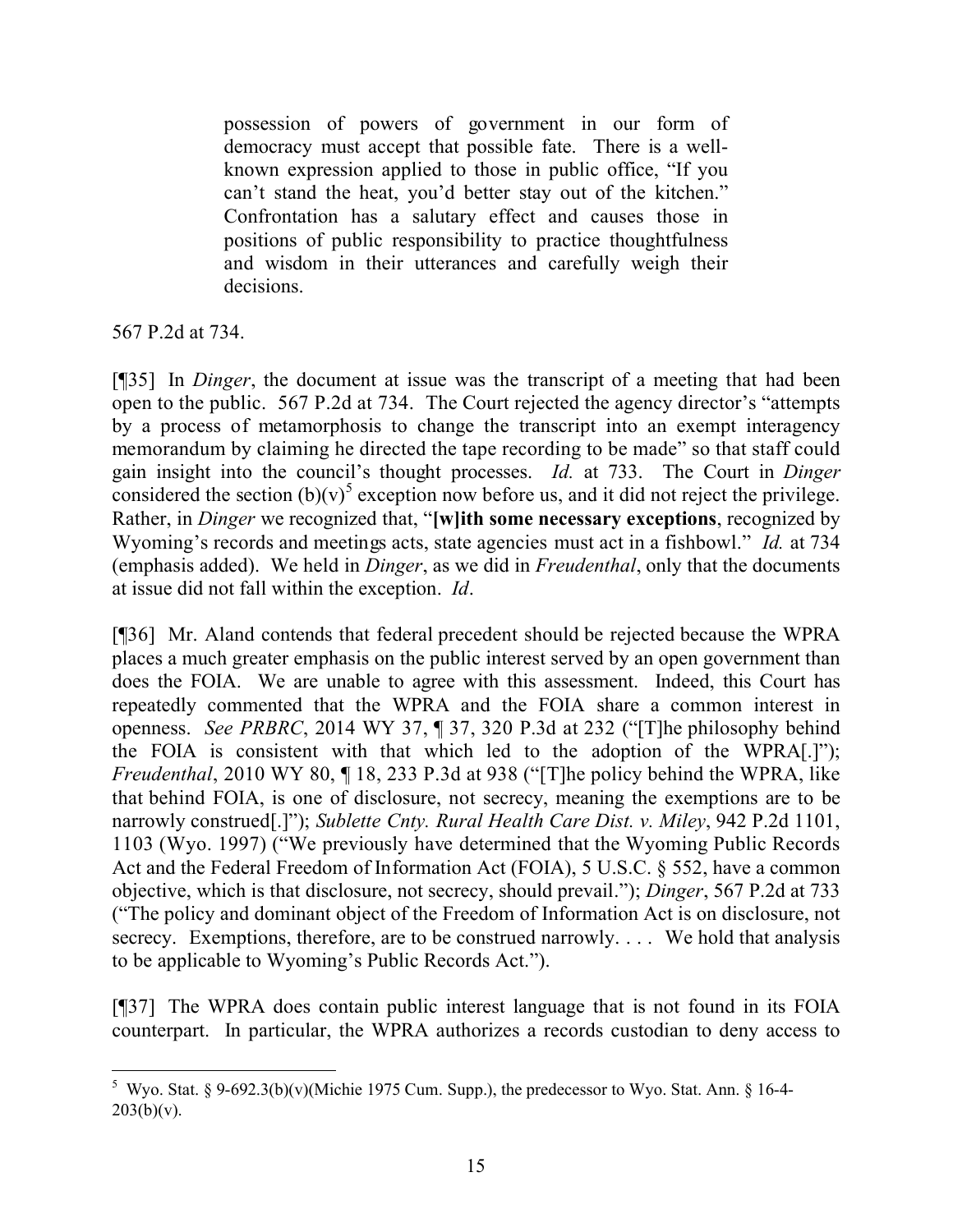intra/interagency communications where disclosure "would be contrary to the public interest." Wyo. Stat. Ann. § 16-4-203(b). We agree this language does impose an additional public interest consideration upon the Wyoming records custodian, as discussed more thoroughly below. *See infra* ¶¶ 45-47. However, we are not persuaded that this language is a basis for rejecting federal law interpreting the parallel FOIA provision.

[¶38] We hold that the deliberative process privilege is incorporated into section  $203(b)(v)$  of the WPRA. In recognizing the deliberative process privilege in the context of the WPRA, we note that it is a very narrowly-circumscribed privilege that can be invoked only with due care. The burden remains upon the custodian of the records to overcome the WPRA's presumption in favor of disclosure as to each document withheld (or redacted, *see Allsop*, 2002 WY 22, ¶ 30, 39 P.3d at 1101). The custodian must be prepared to provide a written statement of grounds for denial upon request of the applicant, with sufficient information to allow the applicant to evaluate the basis for denial. Wyo. Stat. Ann. § 16-4-203(e) (LexisNexis 2013); *see PRBRC*, 2014 WY 37, ¶¶ 21-24, 320 P. 3d at 229-30; *Reno Newspapers, Inc. v. Gibbons*, 266 P.3d 623, 629 (Nev. 2011) (holding that "a claim that records are confidential can only be tested in a fair and adversarial manner, and in order to truly proceed in such a fashion, a log typically must be provided to the requesting party").

[¶39] In making the decision to assert the deliberative process privilege in response to a public records request, the custodian must insure that the decision to withhold the records does indeed satisfy all prongs of the test: 1) it is an interagency or intraagency communication, 2) the communication is pre-decisional and deliberative, and 3) disclosure is not in the public interest.

# **1. Interagency or intraagency communication**

[¶40] The first requirement is that the communication be between employees or officials within an agency or between agencies of the State, such as the communications at issue here between members of the Wyoming Game & Fish Commission and the Governor's office.

# **2. Communication is pre-decisional and deliberative**

[¶41] Second, for a document to be "pre-decisional," the document must be one that is generated prior to the government's adoption of a policy. "The exemption thus covers recommendations, draft documents, proposals, suggestions, and other subjective documents . . . which would inaccurately reflect or prematurely disclose the views of the agency, suggesting as agency position that which is as yet only a personal position." *Coastal States Gas Corp.*, 617 F.2d at 866.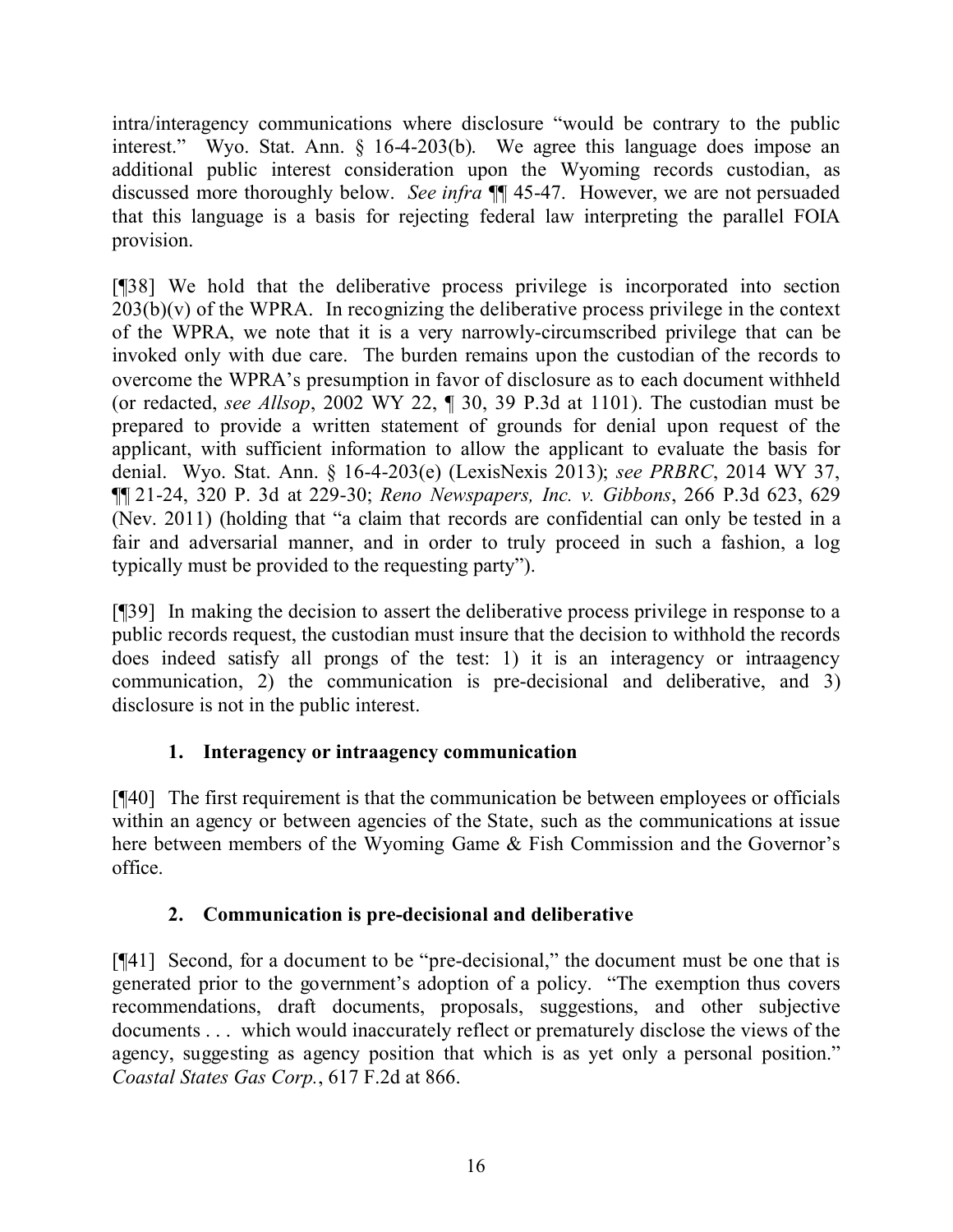#### [¶42] The *Coastal States Gas Corp.* court went on to say:

To test whether disclosure of a document is likely to adversely affect the purposes of the privilege, courts ask themselves whether the document is so candid or personal in nature that public disclosure is likely in the future to stifle honest and frank communication within the agency . . . . We also ask whether the document is recommendatory in nature or is a draft of what will become a final document, and whether the document is deliberative in nature, weighing the pros and cons of agency adoption of one viewpoint or another. Finally, even if the document is predecisional at the time it is prepared, it can lose that status if it is adopted, formally or informally, as the agency position on an issue or is used by the agency in its dealings with the public.

617 F.2d at 866*.*

[¶43] To demonstrate that a document is "deliberative" in nature, the government must show that the document reflects the give and take of the government's decision-making process. Such documents will contain "advisory opinions, deliberations or the exercise of discretion on some policy." *Freudenthal*, 2010 WY 80, ¶ 35, 233 P.3d at 943. Mere factual information will not generally be considered sufficient to satisfy the deliberative nature requirement.

[¶44] In *Freudenthal*, we cited with favor the Tenth Circuit's conclusion that "[i]nformation is not protected simply because disclosure would reveal some minor or obvious detail of an agency's decision making process." 2010 WY 80, ¶ 36, 233 P.3d at 943 (citing *Trentadue v. Integrity Comm.*, 501 F.3d 1215, 1228 (10th Cir. 2007)). We further explained that a document is privileged only "if its disclosure would 'lay bare the discussion and methods of reasoning of public officials' and withholding it is necessary to 'protect free discussion of prospective operations and policy.'" *Freudenthal*, 2010 WY 80, ¶ 34, 233 P.3d at 943 (citing *Kaiser Aluminum & Chemical Corp. v. United States*, 157 F.Supp. 939, 947, 141 Ct.Cl. 38, 49 (1958)).

## **3. Disclosure would be contrary to the public interest**

[¶45] The final requirement for protection under Wyoming's deliberative process privilege is that the document's disclosure "would be contrary to public interest." Wyo. Stat. Ann. § 16-4-203(b). Once the custodian has determined that the deliberative process privilege applies under Section (b)(v), he must then make the further determination which requires weighing of the interests of the government in not disclosing the document against the public's interest in maintaining a transparent and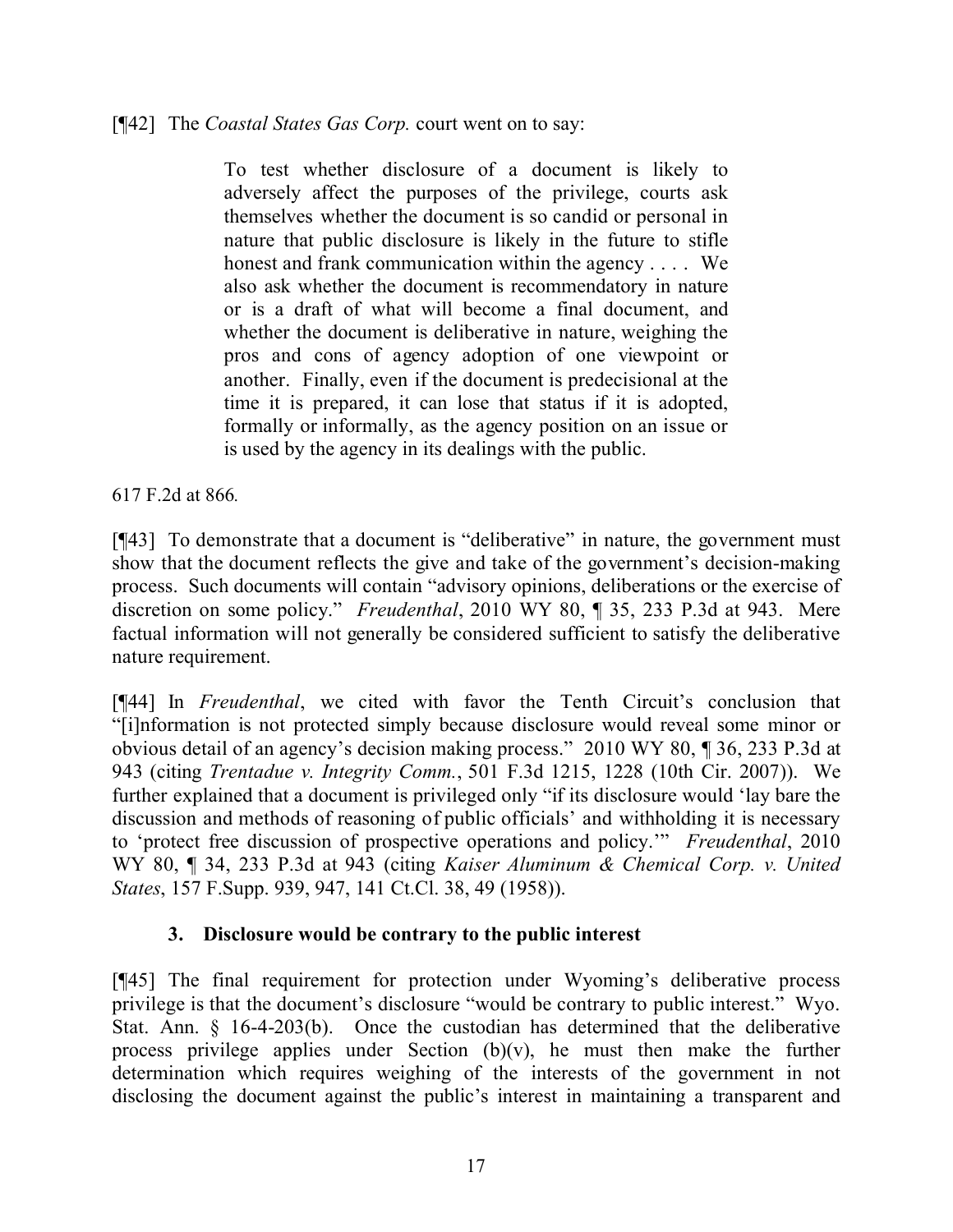accountable government and an informed electorate. The burden of proof is on the custodian to overcome our inherent presumption that "the denial of inspection is contrary to public policy," *Freudenthal*, 2010 WY 80, ¶ 19, 233 P.3d at 938, and the custodian "must . . . test any contemplated withholding decision by asking whether withdrawal will be in the public interest." *Sheridan Newspapers*, 660 P.2d at 798.

> Consistent with the WPRA's overarching purpose, "the custodian, in any exercise of his right to withdraw, must confine his withdrawal discretion to those areas and circumstances prescribed by this Act," employing such discretion on a selective basis rather than through the withdrawal of entire categories of public records. *Allsop*, ¶ 10, 39 P.3d at 1095 (quoting *Sheridan Newspapers*, 660 P.2d at 795-96). Put another way, the WPRA creates a presumption that the denial of inspection is contrary to public policy, and therefore places "the burden of proof upon the custodian to show that the exercise of his discretion does not run afoul of statutory limitations in any particular instance where custodial withdrawal is effected." *Sheridan Newspapers, Inc.*, 660 P.2d at 795-96.

*PRBRC*, 2014 WY 37, ¶ 34, 320 P.3d at 231.

[¶46] This public interest element will not necessarily be satisfied by recognition of the public interest that underlies the deliberative process privilege, although it often will be. As the Maryland court has recognized in interpreting similar language:

> In cases in which the custodian invokes the agency memoranda exemption, and in which the trial court has determined that one of the privileges embraced within that exemption applies, the third element . . . will typically be satisfied, namely, disclosure to the applicant would be contrary to the public interest. There is a public interest which underlies each legally recognized privilege and, if the privilege applies, it would be at best difficult to say that an agency decision to withhold was contrary to the public interest.

*Cranford v. Montgomery*, 481 A.2d 221, 229 (Md. 1984).

[¶47] In some instances, this public interest prong of the test is satisfied by weighing the public interest in allowing the free exchange of opinions within the executive branch against the public interest in being informed of the actions of public officials carrying out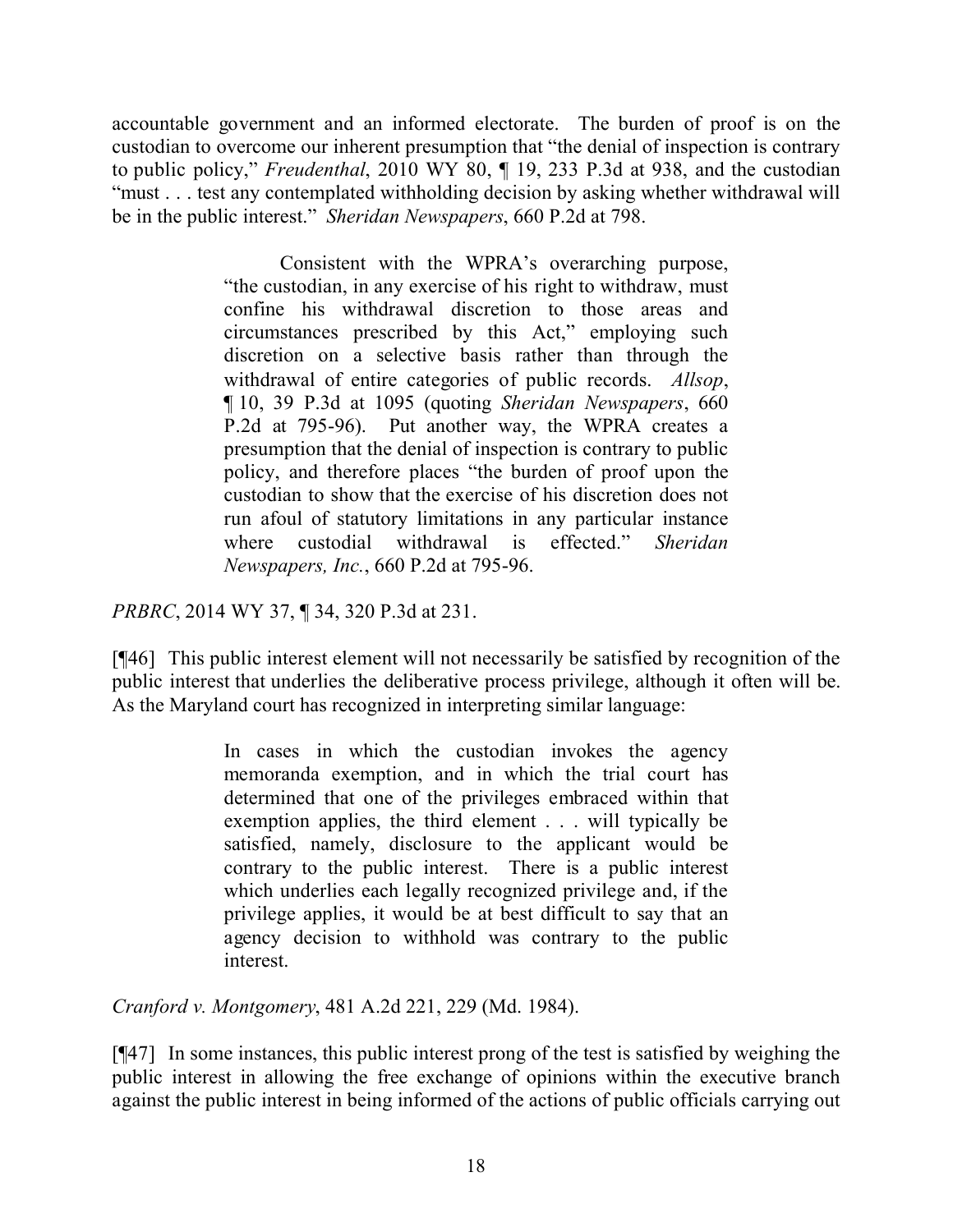the business of the public. However, that may not be the result in every case, and the records custodian as well as the trial courts must carefully weigh the competing public interests, even after concluding the documents fall under the deliberative process privilege.

# *II. Do the documents withheld fall within the deliberative process privilege?*

[¶48] Using the framework outlined above, *see supra ¶¶* 40-47, we turn to application of the deliberative process privilege to the documents at issue in this case.

[¶49] Many of the documents at issue are draft letters. Draft letters can be protected by the privilege if they are both pre-decisional and deliberative. *See Krikorian v. Dep't of State*, 984 F.2d 461, 466 (D.C. Cir. 1993) (holding privilege applied to draft letters proposing two options for responding to public inquiry where neither option was ultimately used and drafts contained advisory opinions important in the deliberative process). As with the other documents, we must determine whether the documents are interagency or intraagency documents, whether they reflect personal opinions and recommendations on how to exercise discretion on a policy matter, whether they reflect the consultative process on a policy matter, and whether their disclosure may tend to prematurely disclose state policy or in some manner confuse the State's position on a policy matter, whether their disclosure would be contrary to public policy. *See Freudenthal*, 2010 WY 80, ¶ 34, 233 P.3d at 942-43; *Grand Central P'shp, Inc. v. Cuomo*, 166 F.3d 473, 481 (2d Cir. 1999); *Coastal States*, 617 F.2d at 866.

[¶50] We are mindful of Mr. Aland's argument that the State's policy on grizzly bear listing or delisting is already established. While in a broad sense that observation may be accurate, our review of the documents reveals that the State continues to formulate its approach in negotiating with the federal government and interacting with other states on wildlife policy issues. Where the withheld documents reflect this type of deliberation, and we find that the deliberation fits within the framework set forth above, *see supra* ¶¶ 40-47, we have upheld application of the privilege. On the other hand, where a document does no more than communicate or explain set policy on a matter, or is virtually identical in substance to a final and released document, we will necessarily find that the privilege does not apply. *See In re Sealed Case*, 121 F.3d at 737 ("[D]eliberative process privilege does not shield documents that simply state or explain a decision the government has already made[.]"); *Coastal States*, 617 F.2d at 866 (pre-decisional document can lose that status if it becomes agency position on issue or is used in agency dealings).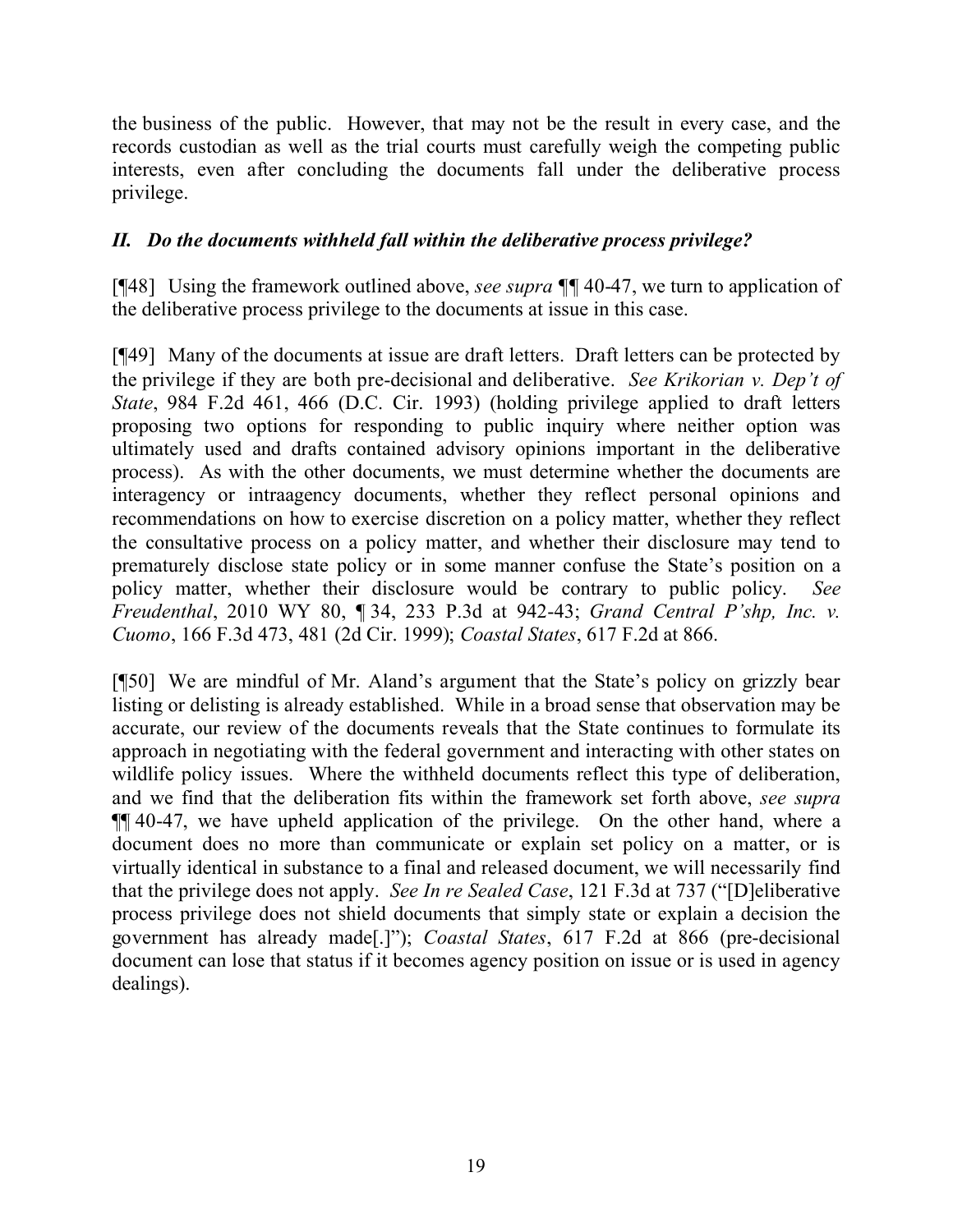[¶51] The documents for which the State asserted the deliberative process privilege are Document Nos. 2 through 7, Document No. 9, and Documents No. 11 through 45.<sup>6</sup> To explain its withholding of these documents, the State submitted, and the record contains, affidavits explaining the nature of the document and in most cases its role in the decisionmaking process, a privilege log setting forth the privilege claimed, and for the draft documents, a copy of the final version of the document that was made public and provided to Mr. Aland. In determining whether draft documents fit within the parameters of the deliberative process privilege, the comparison we have made is between each draft and the final released version of the draft document. We turn then to our consideration of the documents and whether the privilege protects them from disclosure.

## **Document No. 2**

[¶52] Document No. 2 contains the handwritten notes of Steve Ferrell, the Governor's Wildlife and Endangered Species Policy Advisor, concerning a conversation he had with Scott Talbott, Director of the Wyoming Game & Fish Department. The notes reflect Director Talbott's personal opinions and recommendations, as communicated to Mr. Ferrell, concerning options available to the State with regard to the listing of grizzly bears on the endangered species list. The document reflects the give and take of a conversation regarding a policy matter and does not reflect the State's final decision regarding the issue. Disclosure of this document would be contrary to public policy because it would prematurely disclose options considered by the State in formulating its policy. We find the document fits within the privilege.

## **Document No. 3**

[¶53] Document No. 3 contains the handwritten notes of Steve Ferrell made in preparation for meetings with the Governor, and the notes reflect Mr. Ferrell's personal thoughts, opinions, and recommendations concerning various wildlife policy matters. Because the note reflects a staff member's personal opinions and thoughts on a policy matter and not the State's final decision regarding the policy, disclosure would be contrary to public policy and we find that the document fits within the privilege.

## **Document No. 4**

[¶54] Document No. 4 contains the typewritten notes of Steve Ferrell outlining his personal thoughts and suggestions on matters to be included in a letter to Secretary Salazar regarding grizzly bear issues. The document is pre-decisional and reflects Mr. Ferrell's personal thoughts and opinions, rather than the State's position. Initially, this

 <sup>6</sup> Document Nos. 1 and 8 were withheld on the basis of the attorney-client privilege, which will be discussed hereinafter, and the State provided Aland with a copy of Document 10 after the district court ruled that the document was not protected by the attorney-client privilege.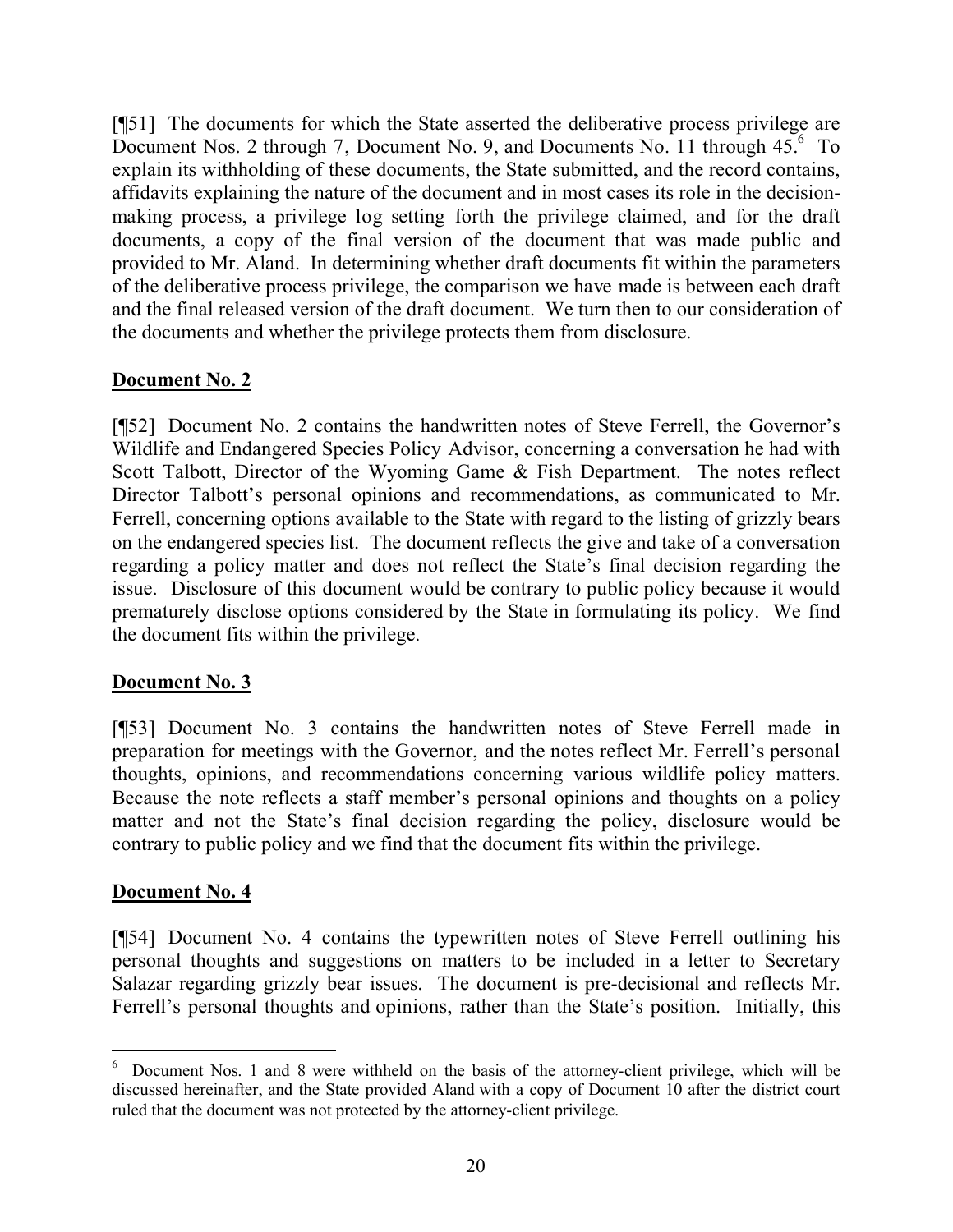document fit within the privilege. However, "even if [a] document is predecisional at the time it is prepared, it can lose that status if it is adopted, formally or informally, as the agency position on an issue or is used by the agency in its dealings with the public." *Coastal States*, 617 F.2d at 866. All of the details contained in Document No. 4 became incorporated in the final letter sent to Mr. Salazar on May 24, 2012. As a result, the deliberative nature of the document no longer exists. Further, disclosure of this document would not be contrary to public policy. There is no risk that the disclosure would confuse the public as to the government's position on the issues, nor is there a risk of prematurely disclosing the thoughts, opinions, or deliberations that ultimately were rejected by the Governor's office. The Supreme Court recognized in *National Labor Relations Board v. Sears, Roebuck & Company* that an agency employee is not likely to be chilled by the fear that his advice will become public if that advice is adopted and, therefore, becomes public. 421 U.S. 132, 161, 95 S.Ct. 1504, 1521 (1975). *See also United States v. Philip Morris USA, Inc.*, 218 F.R.D. 312, 317 (D.D.C. 2003) (government "has the burden of establishing that a purportedly privileged document has not been adopted formally or informally"). As a result, we find that this document does not satisfy all three prongs of the privilege and must be disclosed.

## **Document Nos. 5 and 6**

[¶55] Document Nos. 5 and 6 are draft agendas for a July 7, 2011 meeting between Governor Mead and Secretary Salazar regarding wolf management. The State, through the affidavit of Steve Ferrell, has suggested that the document is privileged because the drafts contain Mr. Ferrell's thoughts on topics that should be discussed and not all of the topics appeared on the final agenda. We do not agree that these two documents are privileged.

[¶56] The final agenda was a list of topics, set forth as follows:

- 1. Introductions
- 2. Statements of desired outcomes and timelines
	- a. Secretary Salazar
	- b. Governor Mead
- 3. Progress review of ongoing negotiations
	- a. Points of agreement
	- b. Points requiring agreement
- 4. Next steps and timeline

[¶57] The draft agenda contained all of the topics listed in the final agenda, along with the following topics that were deleted from the final agenda:

- 4. Wyoming's position on points of disagreement
- 5. USFWS's position on points of disagreement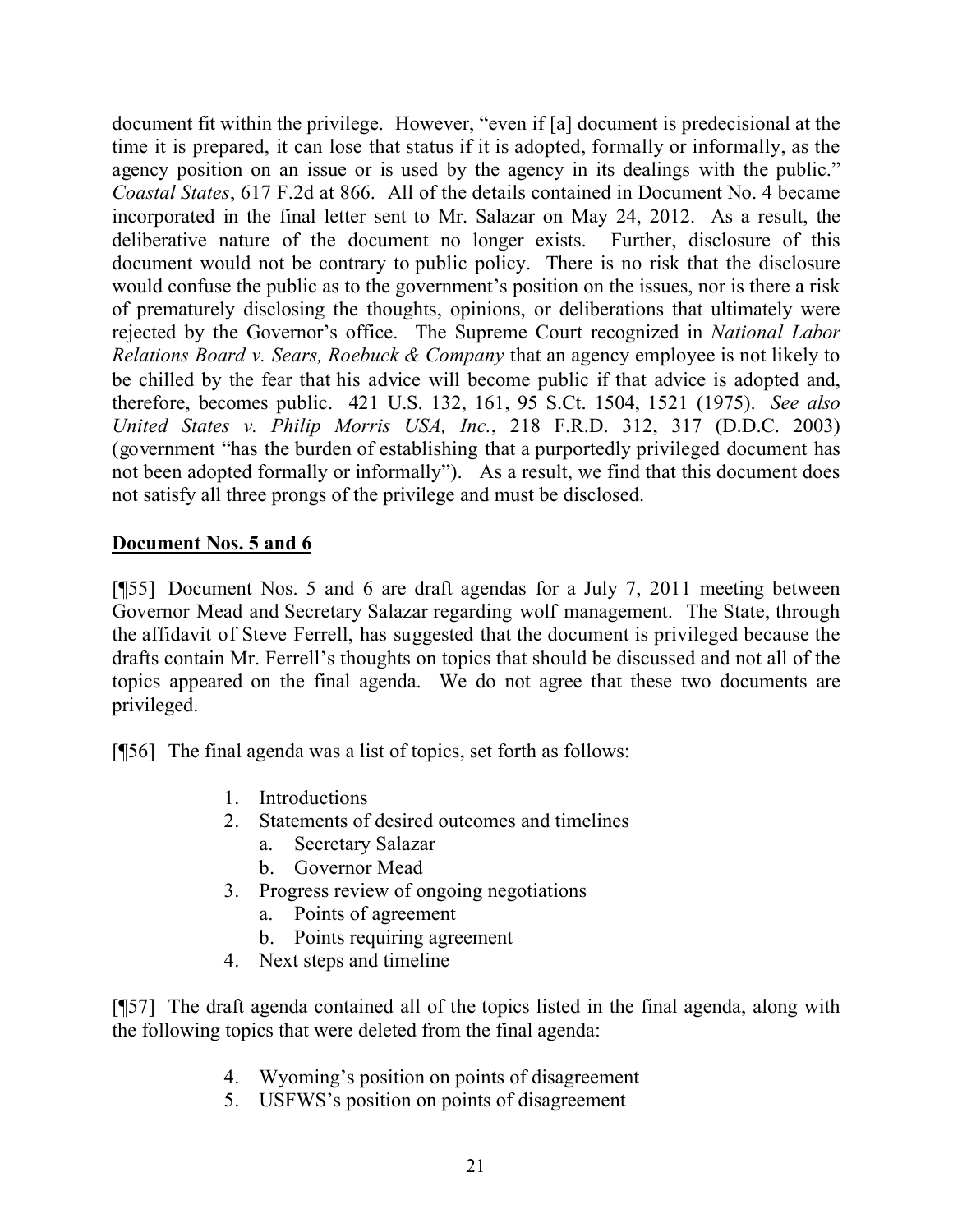- 6. Discussion on points of disagreement
- 7. New points of agreement

[¶58] Although the draft agendas are pre-decisional, we are unable to conclude that the agendas are deliberative, given that there is very little substantive difference between the draft agendas and the final agenda. The draft agendas do not detail the State's position on any of the points of agreement or disagreement, and the final agenda communicated that there were points of agreement and disagreement, so the draft topics would not disclose a previously undisclosed detail. The drafts do disclose the State's decisionmaking process in preparing for the meeting, but we are unable to conclude they do so in a way that interferes with that process, prematurely discloses a state policy or strategy, or could confuse the public on the State's position. *See Trentadue*, 501 F.3d at 1228 ("[I]nformation is not protected simply because disclosure would reveal some minor or obvious detail of an agency's decision making process.").<sup>7</sup> We find these documents fail to satisfy the requirements of the deliberative process privilege, and must, therefore, be disclosed.

## **Document No. 7**

[¶59] Document No. 7 contains Steve Ferrell's handwritten notes reflecting his personal thoughts, suggestions, and opinions regarding options and policies the State might pursue in its negotiations with the Department of the Interior. The document is pre-decisional and reflects Mr. Ferrell's personal thoughts, suggestions, and opinions, rather than the State's position. Disclosure of this document would likely stifle future honest communication and candor in the decisionmaking process. As a result, disclosure would be contrary to the public interest. We therefore find the document fits within the privilege.

## **Document Nos. 9, 11-14**

[¶60] Document Nos. 9, 11-14 are drafts of a letter inviting various governors to a sage grouse summit, along with cover e-mails to which the drafts were attached. The draft letters are certainly pre-decisional in that they are not the final letter sent to the governors, but as with the draft agendas, we are unable to find that the draft letters are deliberative. In comparing the final version of the letter that was sent to the governors and provided to Mr. Aland, we are unable to discern any truly substantive difference in the letters that would prematurely disclose a State policy or strategy, or could confuse the public on the State's position. The changes between the drafts and the final letter are primarily wording choices and stylistic changes. We therefore conclude that the draft letters are not protected by the privilege and should be disclosed.

<sup>&</sup>lt;sup>7</sup> In so ruling, we do not intend to suggest that draft agendas are never protected by the privilege. Such drafts may be privileged if they meet the three prongs set forth above. *See supra* ¶¶ 40-47.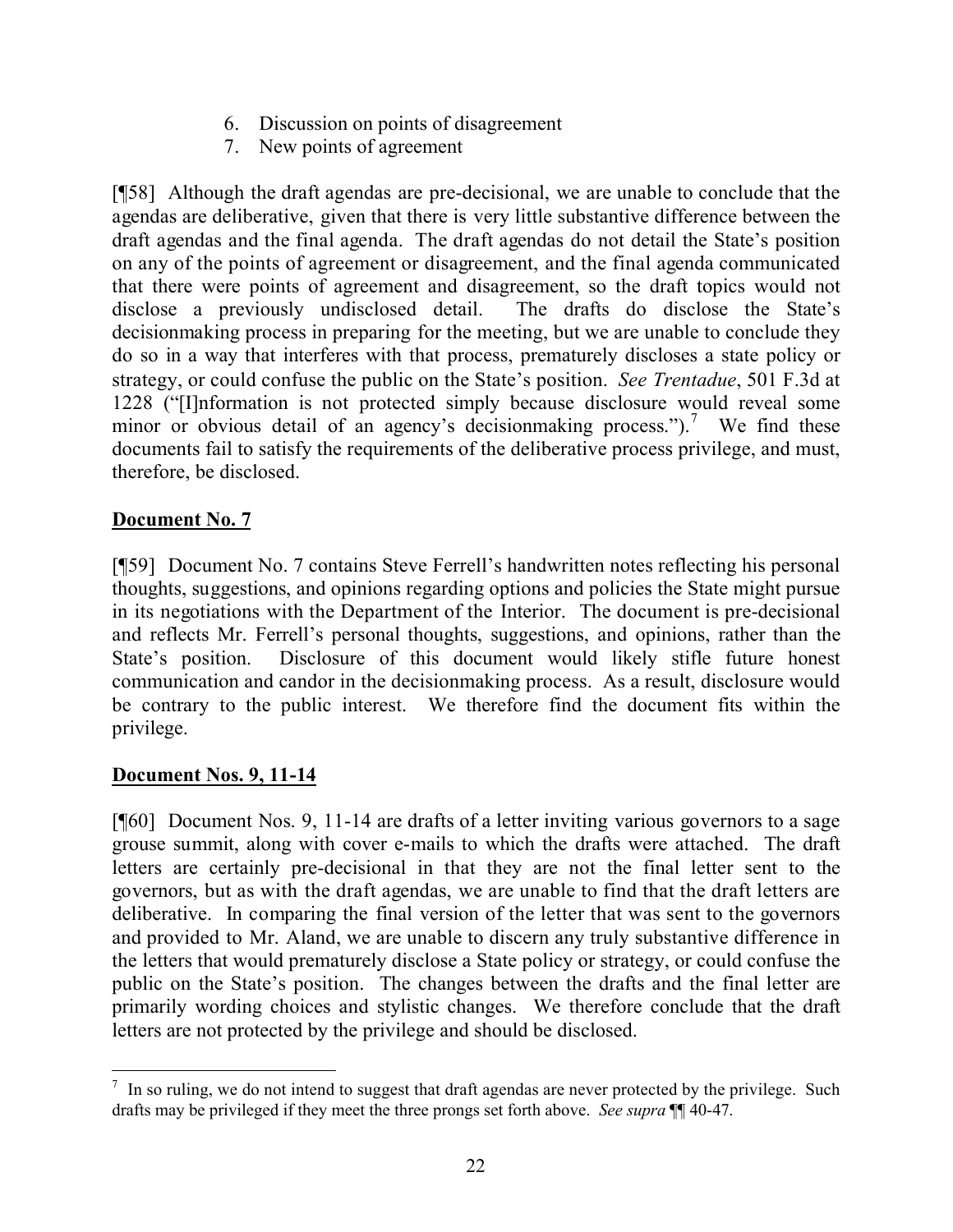[¶61] With respect to the cover e-mails to which the draft letters were attached when circulated, we find that the e-mails associated with Document Nos. 13 and 14 contain personal opinions and thoughts of authors concerning the sage grouse summit and the letters to governors. Because the details contained in the e-mails reflect thoughts of the authors and because withholding them is "necessary to protect free discussion of prospective operations and policy," *Freudenthal*, 2010 WY 80, ¶ 36, 233 P.3d at 943 (internal citation and quotation marks omitted)*,* disclosure would be contrary to the public interest. We therefore find those to be protected by the privilege.

## **Document Nos. 15-18**

[¶62] Document Nos. 15-18 are drafts of a letter from the Governor to Secretary Salazar thanking him for co-hosting the sage grouse summit, along with the cover e-mails to which the letter was attached. These drafts contain personal suggestions and recommendations of policy staff members and, in contrast to the letters discussed above, the record does show substantive differences between the drafts and the final letter that was sent to the Secretary, which differences could prematurely disclose a state policy or strategy, or confuse the public on the State's position or strategy. Disclosure of these documents would be contrary to the public interest because it is likely to chill future candid discussion and therefore harm the quality of government decisionmaking. We thus conclude that these draft letters, along with the e-mail associated with Document No. 18, which was likewise withheld, are protected by the privilege.

## **Document Nos. 19-22**

[¶63] Document Nos. 19-22 are drafts of a letter from the Governor to various governors regarding the Sage Grouse Task Force. These drafts contain personal suggestions and recommendations of policy staff members, and the record shows substantive differences between the drafts and the final letter sent to the governors, which differences could prematurely disclose a State policy or strategy, or confuse the public on the State's position or strategy. Again, disclosure of these documents would be contrary to the public interest for the same reasons as Document Nos. 15-18. We thus conclude that these draft letters are protected by the privilege.

## **Document Nos. 23-38, 43-45**

[¶64] Document Nos. 23-38, 43-45 are drafts of the Governor's May 24, 2012 letter to Secretary Salazar regarding grizzly bear management, along with the e-mails to which the draft letters were attached. These drafts contain personal suggestions and recommendations of policy staff members, and the record shows substantive differences between the drafts and the final letter sent to the Secretary, which differences could prematurely disclose a State policy or strategy, or confuse the public on the State's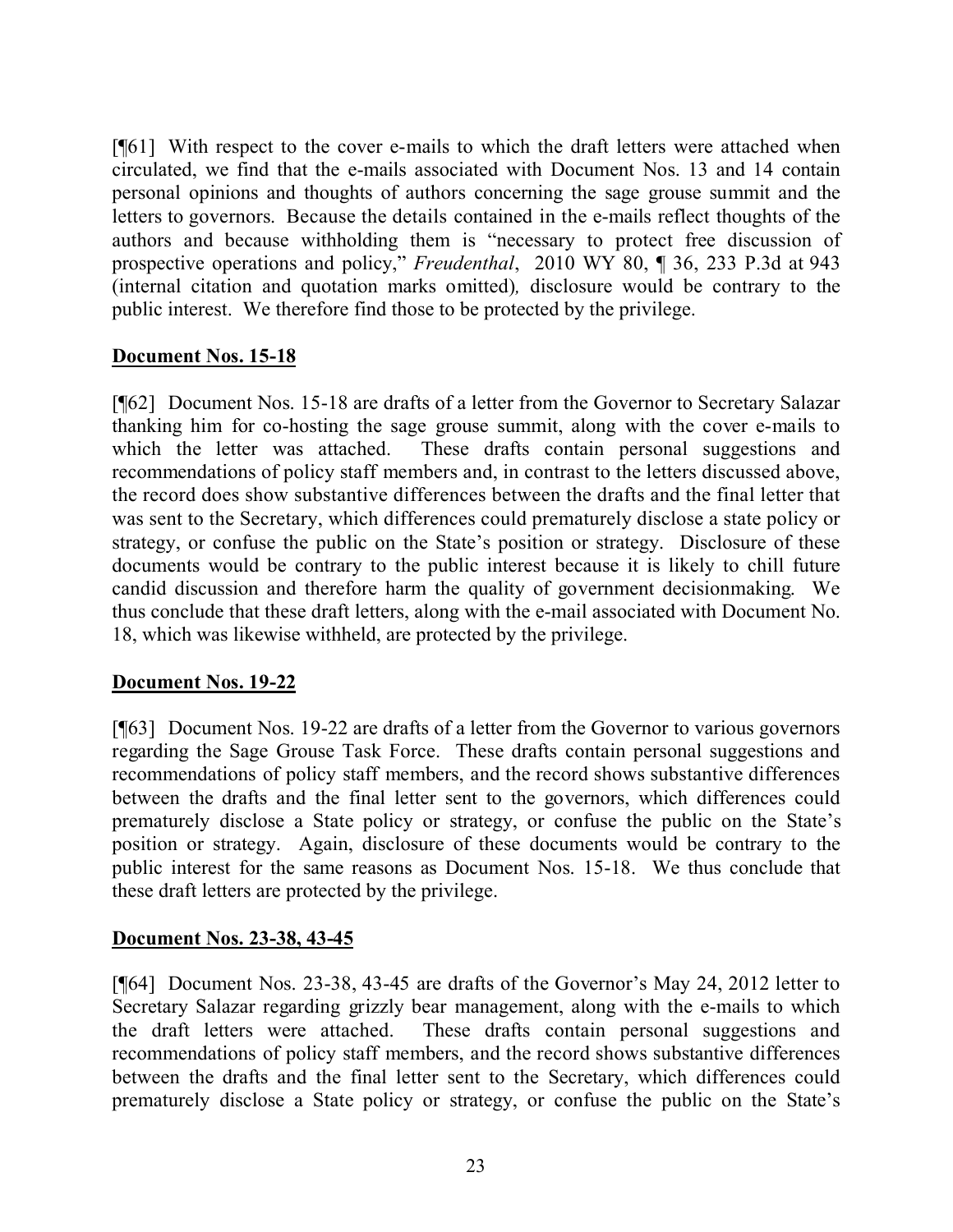position or strategy. Because disclosure of these documents would risk confusing the public as to the State's position and would likely discourage the give and take necessary to produce a final, well-reasoned opinion, disclosure is contrary to public policy. We thus conclude that these draft letters are protected by the privilege.

[¶65] With respect to the cover e-mails to which the draft letters were attached when circulated, the privilege log shows that many were disclosed. Of those that were not disclosed, we find that the e-mails associated with Document Nos. 44 and 45 are not deliberative and should be disclosed. The remaining withheld e-mails contain personal opinions and thoughts of authors concerning the letter and policy and strategy options, and, for the reasons stated in the preceding paragraph, disclosure would be contrary to public policy. We therefore find those to be protected by the privilege.

# **Document No. 39**

[¶66] Document No. 39 is a typed document sent from Steve Ferrell to another staff member containing talking points for a Wyoming Stock Growers Association meeting. The State has characterized the document as a draft document, but the cover e-mail to which the document was attached reads as follows:

> Per your request here's some talking points for the WSGA. If [sic] found these meetings to be pretty informal, and they usually want you to be brief and leave time for questions. You will probably be sharing your time on the agenda with G&F, FWS, and the Grazing Board. Use your judgment on some of these items (e.g. wild horses). We haven't received formal notification as yet.

[¶67] The attached talking points do not reflect personal opinions or recommendations on policy matters, but rather contain a listing of issues with a note regarding status of each issue and/or plans for each issue. The document does not reflect personal opinions or viewpoints regarding the issues and is essentially a factual recitation. We find the document to be neither pre-decisional nor deliberative, and the privilege therefore does not apply.

## **Document No. 40**

[¶68] Document No. 40 consists of a two drafts of an e-mail sent in response to constituent correspondence regarding grizzly bear management. The draft e-mails are pre-decisional in that they are not the final correspondence that was sent to the constituent. With respect to whether the drafts are deliberative, we find that the draft at page 97 is deliberative because there are substantive differences between that draft and the final draft that might cause confusion on the State's policy. Because of the potential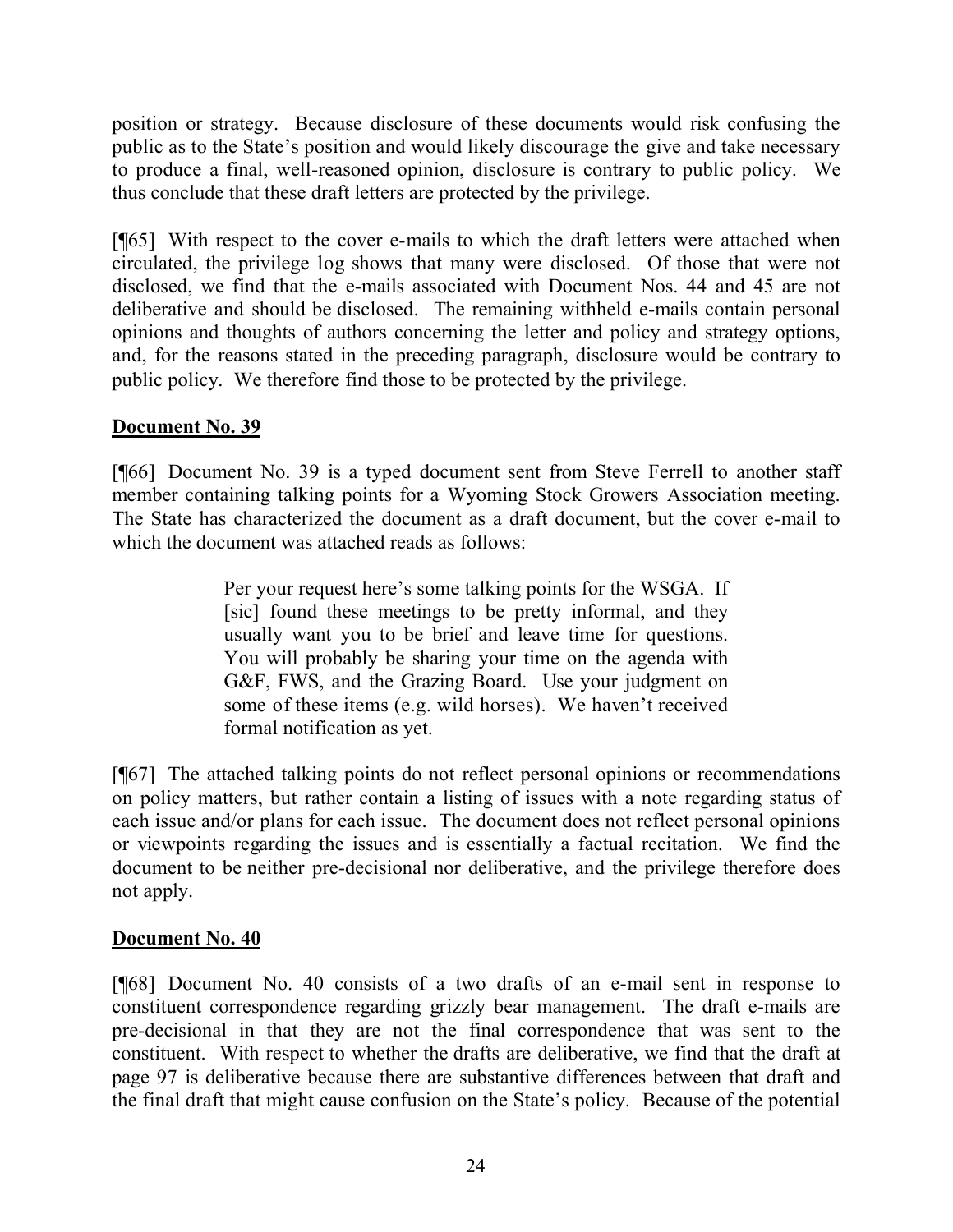confusion, and likelihood of discouraging candid discussion in the future, disclosure of that draft would be contrary to public policy. With respect to the draft at page 96, we are unable to find that the draft is deliberative. In comparing the final version of the e-mail sent to the constituent and provided to Mr. Aland, we are unable to discern a substantive difference that would prematurely disclose a State policy or strategy, or could confuse the public on the State's position. We therefore conclude that the draft at page 96 is not protected by the privilege and should be disclosed.

## **Document Nos. 41-42**

[¶69] Document Nos. 41-42 are notes regarding constituent correspondence that reflect the personal thoughts, recommendations and opinions of staff members on how to respond to a particular constituent letter. Disclosure of these documents would potentially chill the necessary discourse which must occur for the government to make well educated and rational decisions. We find that the notes are pre-decisional and deliberative and disclosure would be contrary to public policy, therefore the documents are protected by the privilege.

[¶70] Having completed our review of the documents withheld on grounds of the deliberative process privilege, we next turn to a discussion of the two remaining documents, those which the State withheld as protected by the attorney-client privilege.

# *III. Do the documents withheld fall within the attorney-client privilege?*

[¶71] The State withheld three documents on grounds that they were protected by the attorney-client privilege. On appeal, only two of those documents remain in dispute: Document No. 1 and Document No. 8. With respect to these documents, Steve Ferrell attested to the following:

> 6. In my position I am also a point of contact within the Governor's Office for matters related to wildlife and endangered species litigation. In this capacity, I communicate with attorneys in the Attorney General's Office and assist in the litigation.

> 7. Document No. 1, p. 1 (filed under seal), are my notes of a conversation I had with Deputy Attorney General Jay Jerde about litigation in which the State of Wyoming is involved over wolves. The notes contain legal advice Mr. Jerde gave me regarding the litigation.

> > . . . .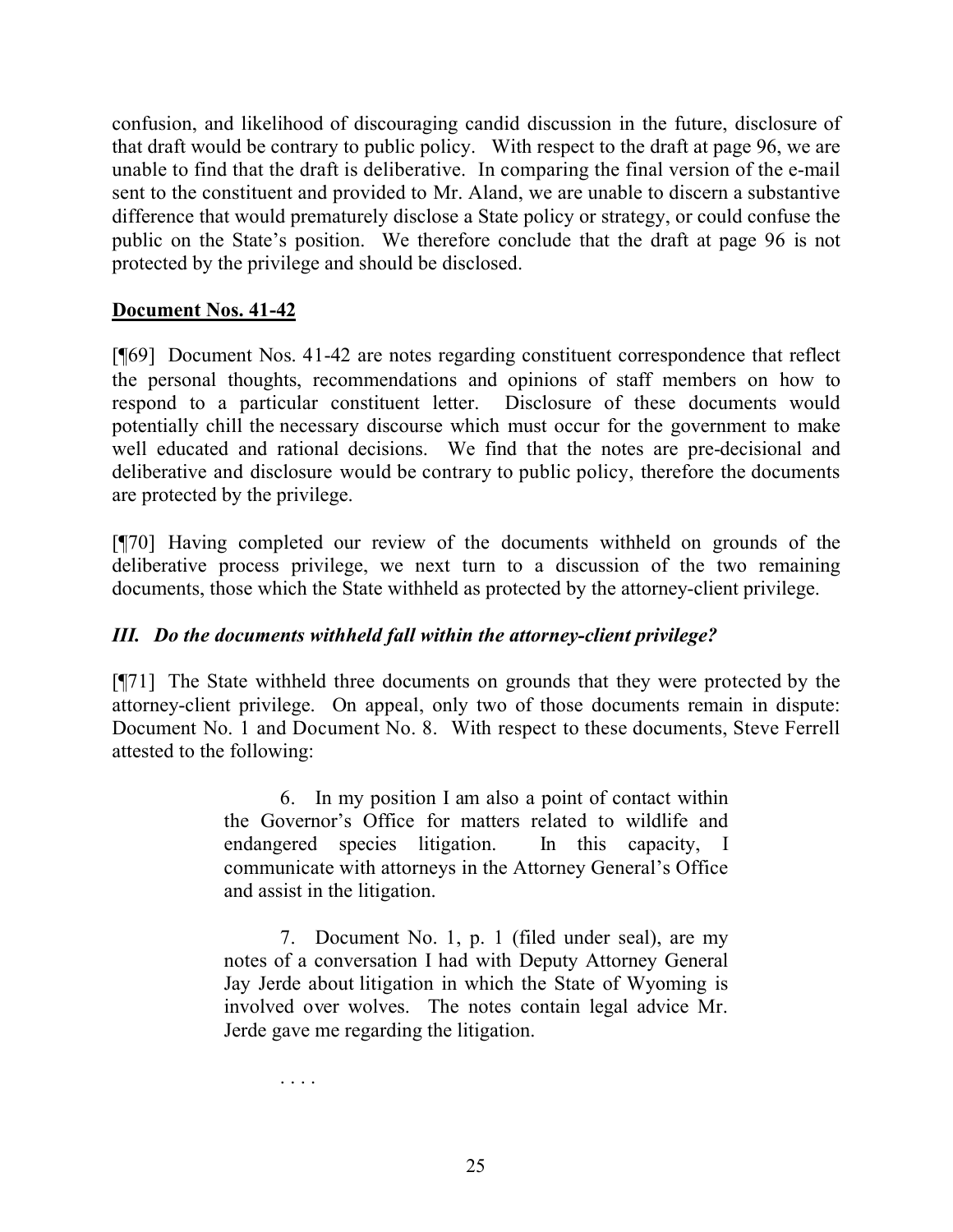13. Document No. 8, pp. 12-13, is a memorandum I drafted following a conversation I had with Deputy Attorney General Jay Jerde about wolf litigation in which the State of Wyoming is involved. The notes contain Mr. Jerde's legal advice.

[¶72] Based on our review of the documents, we found Document Nos. 1 and 8 to be as Mr. Ferrell described. Document No. 8 is a memorandum from Mr. Ferrell, who is a policy advisor in the Governor's Office, to the Governor's policy director, essentially summarizing the legal advice Mr. Ferrell had received from counsel.

[¶73] Mr. Aland presents a number of arguments for why Document Nos. 1 and 8 should not be protected by the attorney-client privilege. He argues first that the State violated the WPRA by failing to cite to the specific statute that creates the attorney-client privilege when it identified the documents as privileged legal communications in its privilege log. Specifically, he cites to the WPRA's requirement that:

> If the custodian denies access to any public record, the applicant may request a written statement of the grounds for the denial. The statement shall cite the law or regulation under which access is denied and shall be furnished to the applicant.

Wyo. Stat. Ann. § 16-4-203(e).

[¶74] The privilege log the Governor's Office provided for the documents it withheld from Mr. Aland specified that Documents Nos. 1 and 8 were withheld as "privileged legal advice." The log did not cite to Wyo. Stat. Ann. § 1-12-101(a)(i), the Wyoming statute that adopts the attorney-client privilege. We agree with the district court's rejection of Mr. Aland's argument:

> The Governor did not violate [Wyo. Stat. Ann. § 16-4- 203(e)]. The reference to attorney client privilege sufficiently provided Mr. Aland notice of the grounds for the denial without citation to Wyoming Statute section 1-12-101(a)(i). Mr. Aland's argument that there must be more information to satisfy the WPRA's exception must fail, as more than adequate facts and reasons were given as to the subject matter and nature of the communications. Mr. Aland asked for very specific information, the responses matched his inquiries, and the subject matter and persons involved in the exchanges have been made known to him in the responses. To require more